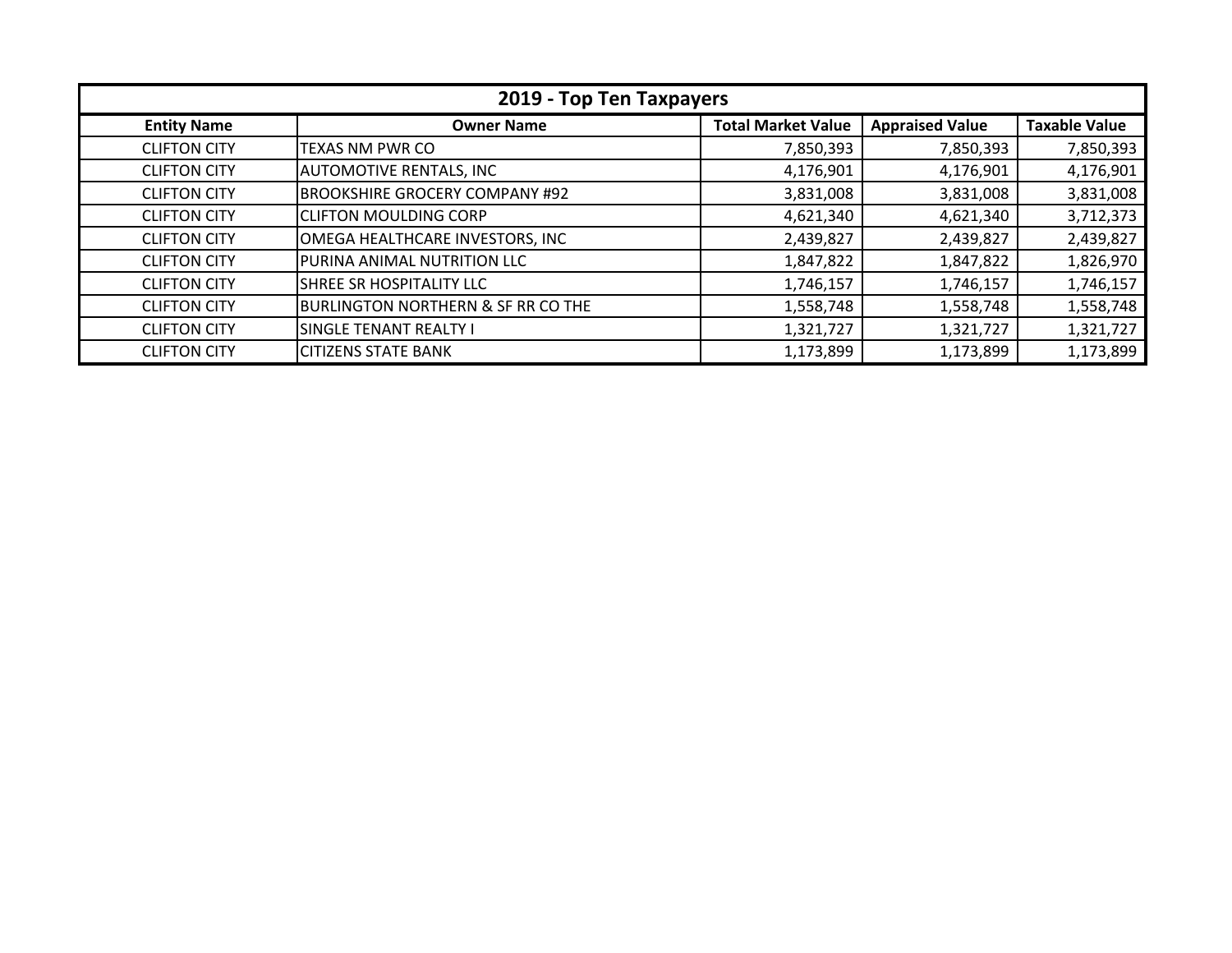| 2019 - Top Ten Taxpayers |                                               |                           |                        |                      |
|--------------------------|-----------------------------------------------|---------------------------|------------------------|----------------------|
| <b>Entity Name</b>       | <b>Owner Name</b>                             | <b>Total Market Value</b> | <b>Appraised Value</b> | <b>Taxable Value</b> |
| <b>BOSQUE COUNTY</b>     | LONE STAR TRANSMISSION                        | 59,408,750                | 59,408,750             | 59,408,750           |
| <b>BOSQUE COUNTY</b>     | <b>BURLINGTON NORTHERN &amp; SF RR CO THE</b> | 43,133,647                | 43,133,647             | 43,133,647           |
| <b>BOSQUE COUNTY</b>     | TEXAS NM PWR CO                               | 34,445,866                | 34,445,866             | 34,445,866           |
| <b>BOSQUE COUNTY</b>     | LONE STAR NGL PIPELINE, LP (977)              | 32,732,955                | 32,732,955             | 32,732,955           |
| <b>BOSQUE COUNTY</b>     | <b>BRAZOS ELECTRIC POWER COOPERATIVE INC</b>  | 31,576,868                | 31,576,868             | 31,576,868           |
| <b>BOSQUE COUNTY</b>     | LHOIST NORTH AMERICA OF TEXAS, LTD            | 39,130,963                | 38,097,384             | 30,814,037           |
| <b>BOSQUE COUNTY</b>     | LONESTAR NGL LLC                              | 19,848,370                | 19,848,370             | 19,848,370           |
| <b>BOSQUE COUNTY</b>     | <b>GEARENCH MFG INC</b>                       | 16,917,942                | 16,861,949             | 16,861,949           |
| <b>BOSQUE COUNTY</b>     | TPE WHITNEY SOLAR LAND HOLDINGS LLC           | 11,804,825                | 11,804,825             | 11,804,825           |
| <b>BOSQUE COUNTY</b>     | IONCOR ELECTRIC DELIVERY COMPANY LLC          | 9,159,524                 | 9,159,524              | 9,159,524            |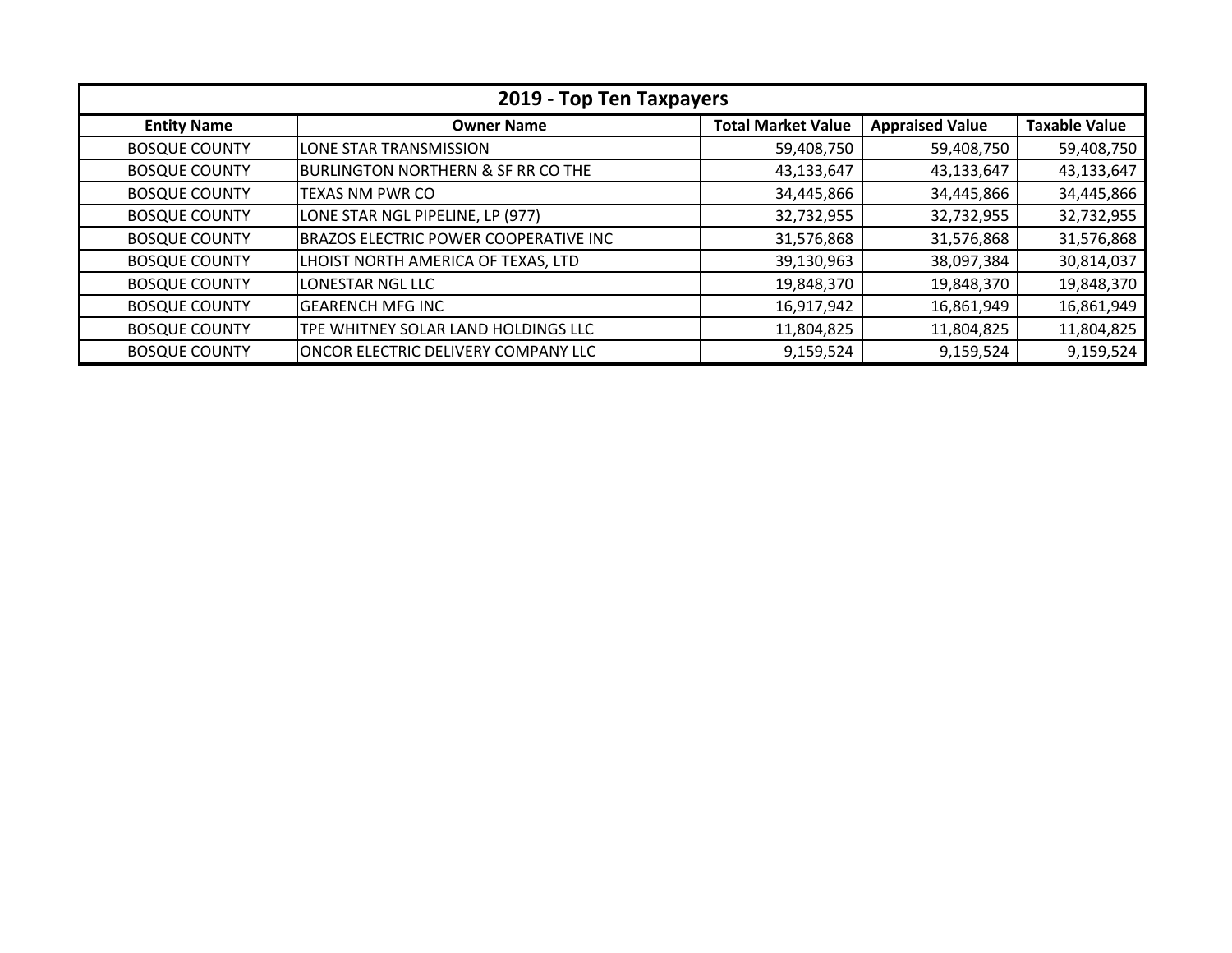| 2019 - Top Ten Taxpayers |                                         |                           |                        |                      |
|--------------------------|-----------------------------------------|---------------------------|------------------------|----------------------|
| <b>Entity Name</b>       | <b>Owner Name</b>                       | <b>Total Market Value</b> | <b>Appraised Value</b> | <b>Taxable Value</b> |
| <b>CHINA SPRING ISD</b>  | <b>VERA, ERASMO &amp; JENNIFER R</b>    | 865,839                   | 772,902                | 747,902              |
| <b>CHINA SPRING ISD</b>  | VERA, ERASMO SR & JENNIFER R            | 659,909                   | 610,632                | 610,632              |
| <b>CHINA SPRING ISD</b>  | BRANDENBURG, JACQUELYN & STACEY L EWING | 517,326                   | 517,326                | 487,326              |
| <b>CHINA SPRING ISD</b>  | SHANKLE, TERESA J                       | 499,922                   | 499,922                | 474,922              |
| <b>CHINA SPRING ISD</b>  | <b>INGRAM, J C &amp; BETTY</b>          | 579,811                   | 473,827                | 438,827              |
| <b>CHINA SPRING ISD</b>  | <b>BELVILLE, KEITH</b>                  | 428,055                   | 334,143                | 334,143              |
| <b>CHINA SPRING ISD</b>  | WHITE, PATRICIA A LTE                   | 342,191                   | 342,191                | 307,191              |
| <b>CHINA SPRING ISD</b>  | <b>GRIFFIN, RONALD DALE</b>             | 311,997                   | 311,997                | 286,997              |
| <b>CHINA SPRING ISD</b>  | SHEEHAN, ROBERT & AMBER                 | 276,162                   | 276,162                | 276,162              |
| <b>CHINA SPRING ISD</b>  | DOMINGUEZ, LAVERNE O PICKLE             | 300,082                   | 300,082                | 265,082              |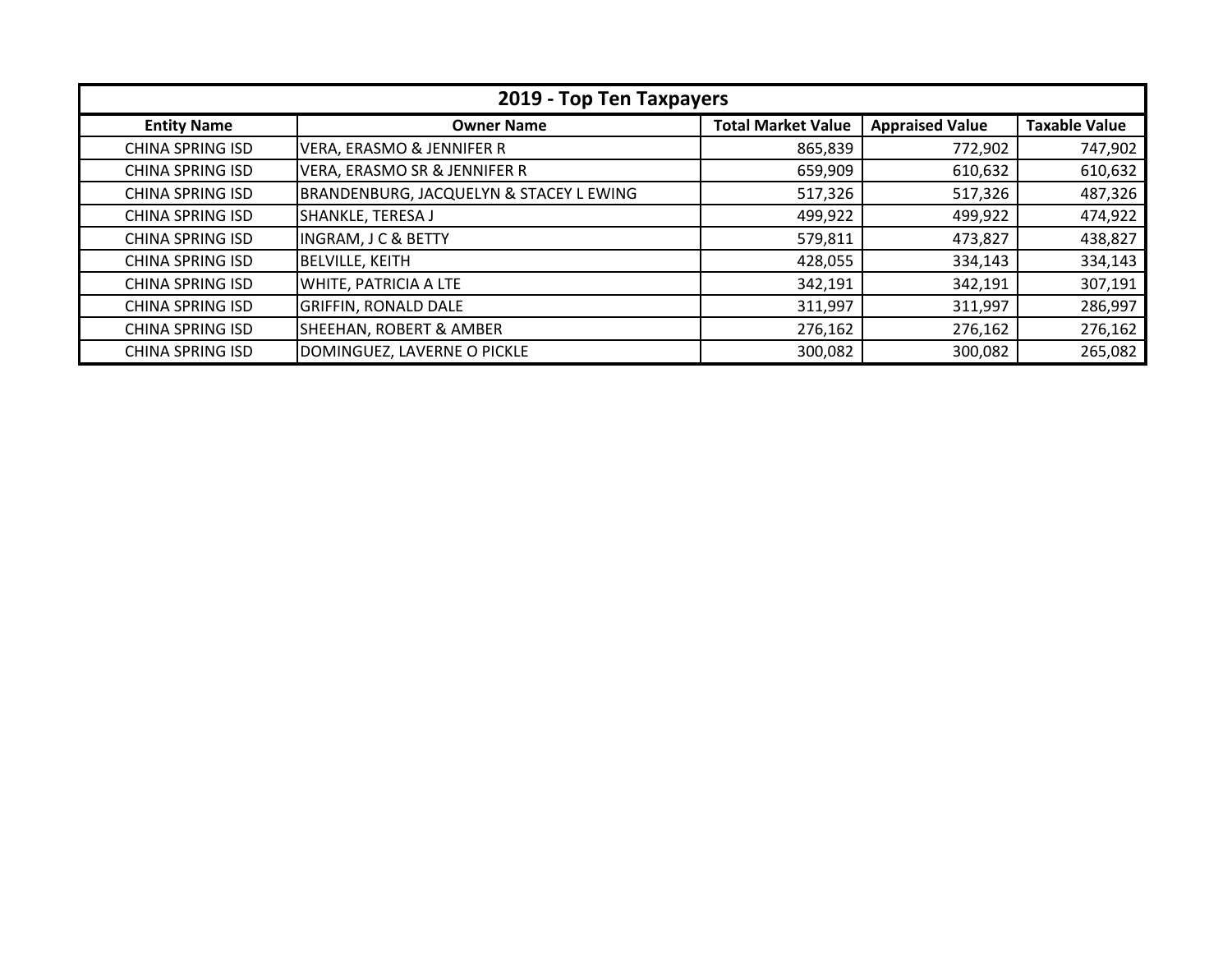| 2019 - Top Ten Taxpayers      |                                               |                           |                        |                      |  |
|-------------------------------|-----------------------------------------------|---------------------------|------------------------|----------------------|--|
| <b>Entity Name</b>            | <b>Owner Name</b>                             | <b>Total Market Value</b> | <b>Appraised Value</b> | <b>Taxable Value</b> |  |
| <b>BOSQUE COUNTY HOSPITAL</b> | CALPINE BOSQUE ENERGY CENTER, LLC             | 153,632,603               | 153,632,603            | 137,792,703          |  |
| <b>BOSQUE COUNTY HOSPITAL</b> | LONE STAR TRANSMISSION                        | 59,408,750                | 59,408,750             | 59,408,750           |  |
| <b>BOSQUE COUNTY HOSPITAL</b> | <b>TEXAS NM PWR CO</b>                        | 34,445,866                | 34,445,866             | 34,445,866           |  |
| <b>BOSQUE COUNTY HOSPITAL</b> | <b>BURLINGTON NORTHERN &amp; SF RR CO THE</b> | 33,324,774                | 33,324,774             | 33,324,774           |  |
| <b>BOSQUE COUNTY HOSPITAL</b> | LONE STAR NGL PIPELINE, LP (977)              | 32,732,955                | 32,732,955             | 32,732,955           |  |
| <b>BOSQUE COUNTY HOSPITAL</b> | BRAZOS ELECTRIC POWER COOPERATIVE INC         | 31,576,868                | 31,576,868             | 31,576,868           |  |
| <b>BOSQUE COUNTY HOSPITAL</b> | LHOIST NORTH AMERICA OF TEXAS, LTD            | 39,130,963                | 38,097,384             | 31,214,474           |  |
| <b>BOSQUE COUNTY HOSPITAL</b> | <b>LONESTAR NGL LLC</b>                       | 19,848,370                | 19,848,370             | 19,848,370           |  |
| <b>BOSQUE COUNTY HOSPITAL</b> | <b>GEARENCH MFG INC</b>                       | 16,917,942                | 16,861,949             | 16,861,949           |  |
| <b>BOSQUE COUNTY HOSPITAL</b> | TPE WHITNEY SOLAR LAND HOLDINGS LLC           | 11,804,825                | 11,804,825             | 11,804,825           |  |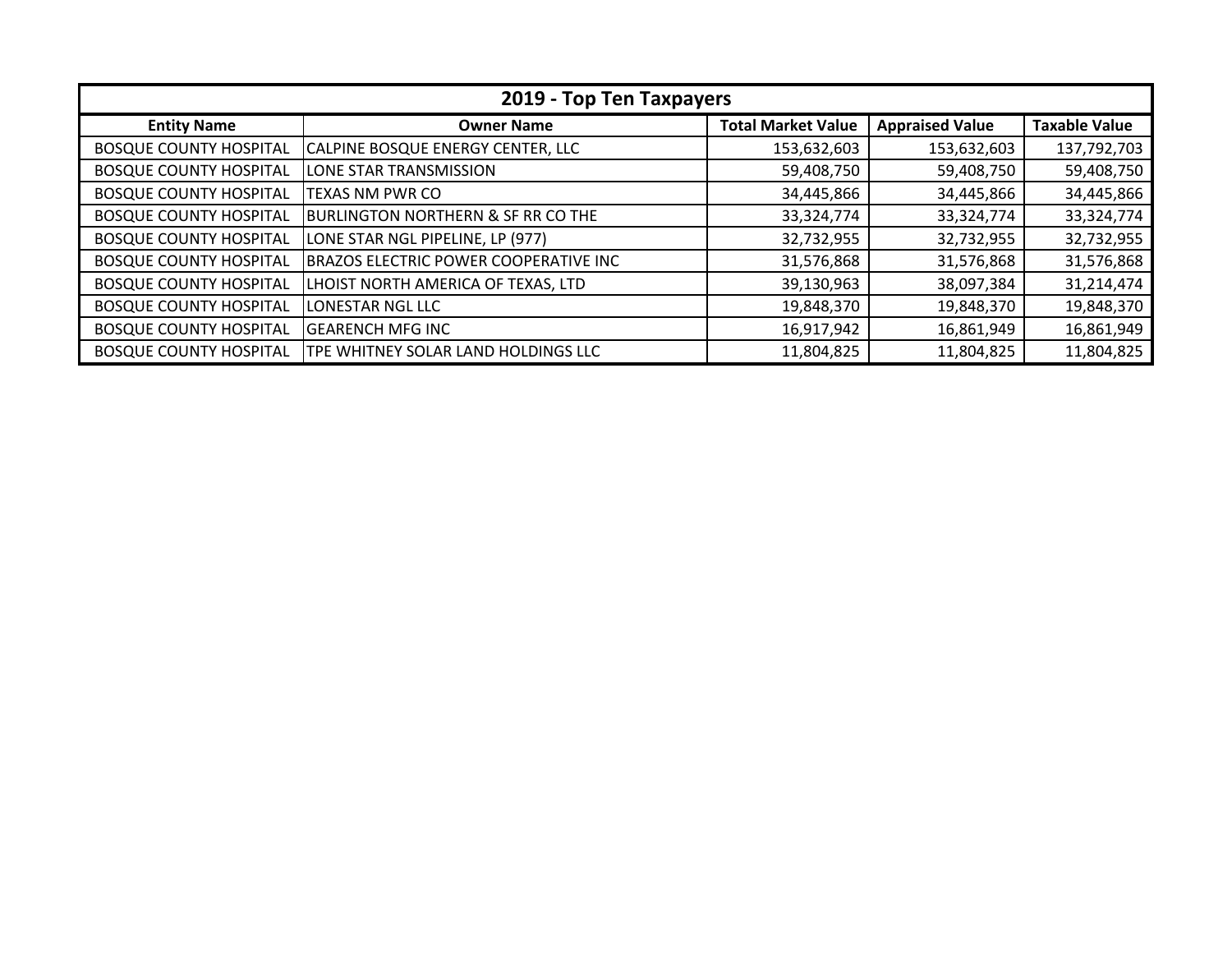| 2019 - Top Ten Taxpayers |                                               |                           |                        |                      |
|--------------------------|-----------------------------------------------|---------------------------|------------------------|----------------------|
| <b>Entity Name</b>       | <b>Owner Name</b>                             | <b>Total Market Value</b> | <b>Appraised Value</b> | <b>Taxable Value</b> |
| <b>ESD</b>               | CALPINE BOSQUE ENERGY CENTER, LLC             | 153,632,603               | 153,632,603            | 137,792,703          |
| <b>ESD</b>               | LONE STAR TRANSMISSION                        | 59,408,750                | 59,408,750             | 59,408,750           |
| <b>ESD</b>               | <b>TEXAS NM PWR CO</b>                        | 34,445,866                | 34,445,866             | 34,445,866           |
| <b>ESD</b>               | <b>BURLINGTON NORTHERN &amp; SF RR CO THE</b> | 33,324,774                | 33,324,774             | 33,324,774           |
| <b>ESD</b>               | LONE STAR NGL PIPELINE, LP (977)              | 32,732,955                | 32,732,955             | 32,732,955           |
| <b>ESD</b>               | <b>BRAZOS ELECTRIC POWER COOPERATIVE INC</b>  | 31,576,868                | 31,576,868             | 31,576,868           |
| <b>ESD</b>               | LHOIST NORTH AMERICA OF TEXAS, LTD            | 39,130,963                | 38,097,384             | 31,214,474           |
| <b>ESD</b>               | LONESTAR NGL LLC                              | 19,848,370                | 19,848,370             | 19,848,370           |
| <b>ESD</b>               | <b>GEARENCH MFG INC</b>                       | 16,917,942                | 16,861,949             | 16,861,949           |
| <b>ESD</b>               | TPE WHITNEY SOLAR LAND HOLDINGS LLC           | 11,804,825                | 11,804,825             | 11,804,825           |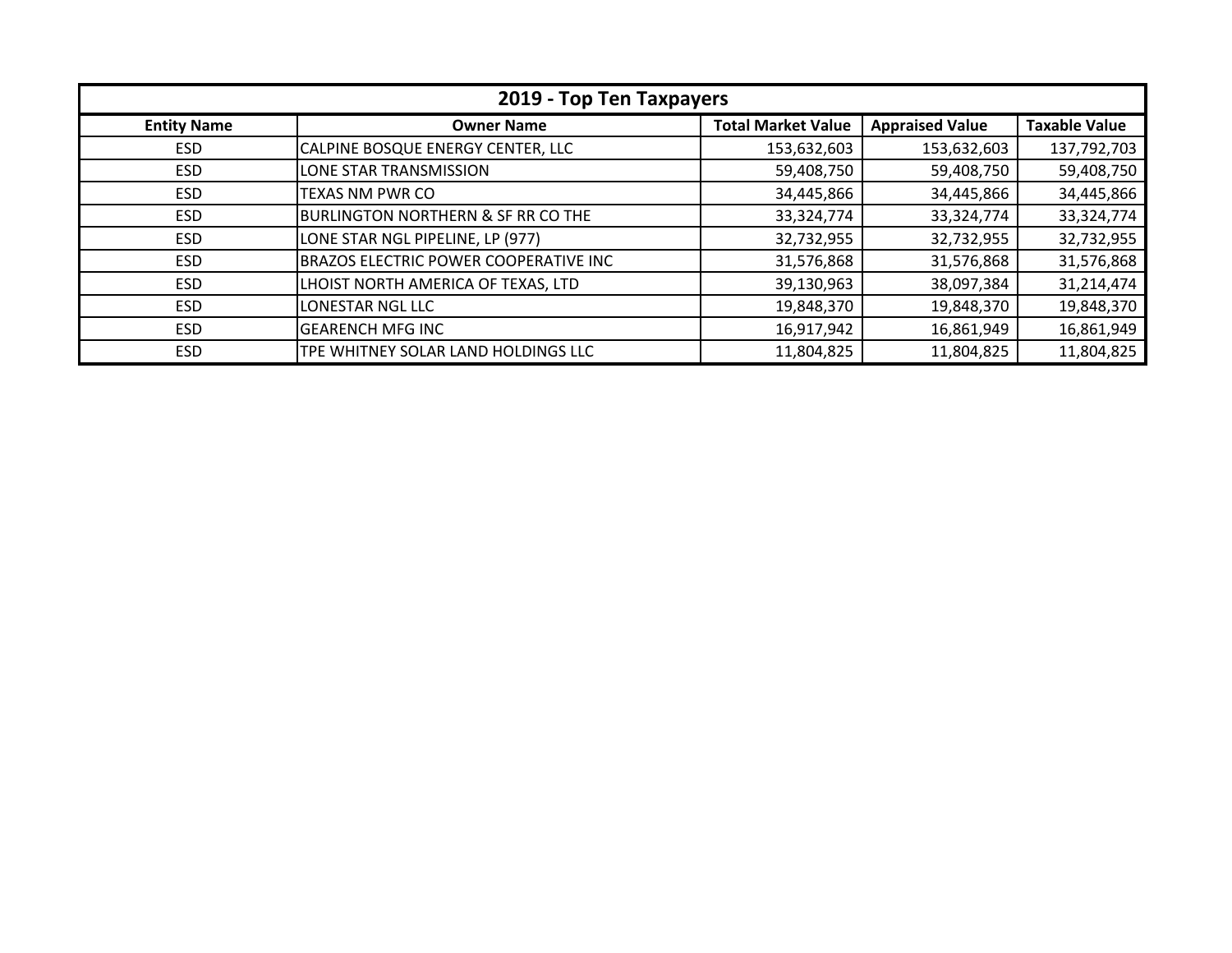| 2019 - Top Ten Taxpayers |                                               |                           |                        |                      |
|--------------------------|-----------------------------------------------|---------------------------|------------------------|----------------------|
| <b>Entity Name</b>       | <b>Owner Name</b>                             | <b>Total Market Value</b> | <b>Appraised Value</b> | <b>Taxable Value</b> |
| <b>CONS GROUNDWATER</b>  | CALPINE BOSQUE ENERGY CENTER, LLC             | 153,632,603               | 153,632,603            | 137,792,703          |
| <b>CONS GROUNDWATER</b>  | LONE STAR TRANSMISSION                        | 59,408,750                | 59,408,750             | 59,408,750           |
| <b>CONS GROUNDWATER</b>  | TEXAS NM PWR CO                               | 34,445,866                | 34,445,866             | 34,445,866           |
| <b>CONS GROUNDWATER</b>  | <b>BURLINGTON NORTHERN &amp; SF RR CO THE</b> | 33,324,774                | 33,324,774             | 33, 324, 774         |
| <b>CONS GROUNDWATER</b>  | LONE STAR NGL PIPELINE, LP (977)              | 32,732,955                | 32,732,955             | 32,732,955           |
| <b>CONS GROUNDWATER</b>  | <b>BRAZOS ELECTRIC POWER COOPERATIVE INC</b>  | 31,576,868                | 31,576,868             | 31,576,868           |
| <b>CONS GROUNDWATER</b>  | LHOIST NORTH AMERICA OF TEXAS, LTD            | 39,130,963                | 38,097,384             | 31,214,474           |
| <b>CONS GROUNDWATER</b>  | LONESTAR NGL LLC                              | 19,848,370                | 19,848,370             | 19,848,370           |
| <b>CONS GROUNDWATER</b>  | <b>GEARENCH MFG INC</b>                       | 16,917,942                | 16,861,949             | 16,861,949           |
| <b>CONS GROUNDWATER</b>  | TPE WHITNEY SOLAR LAND HOLDINGS LLC           | 11,804,825                | 11,804,825             | 11,804,825           |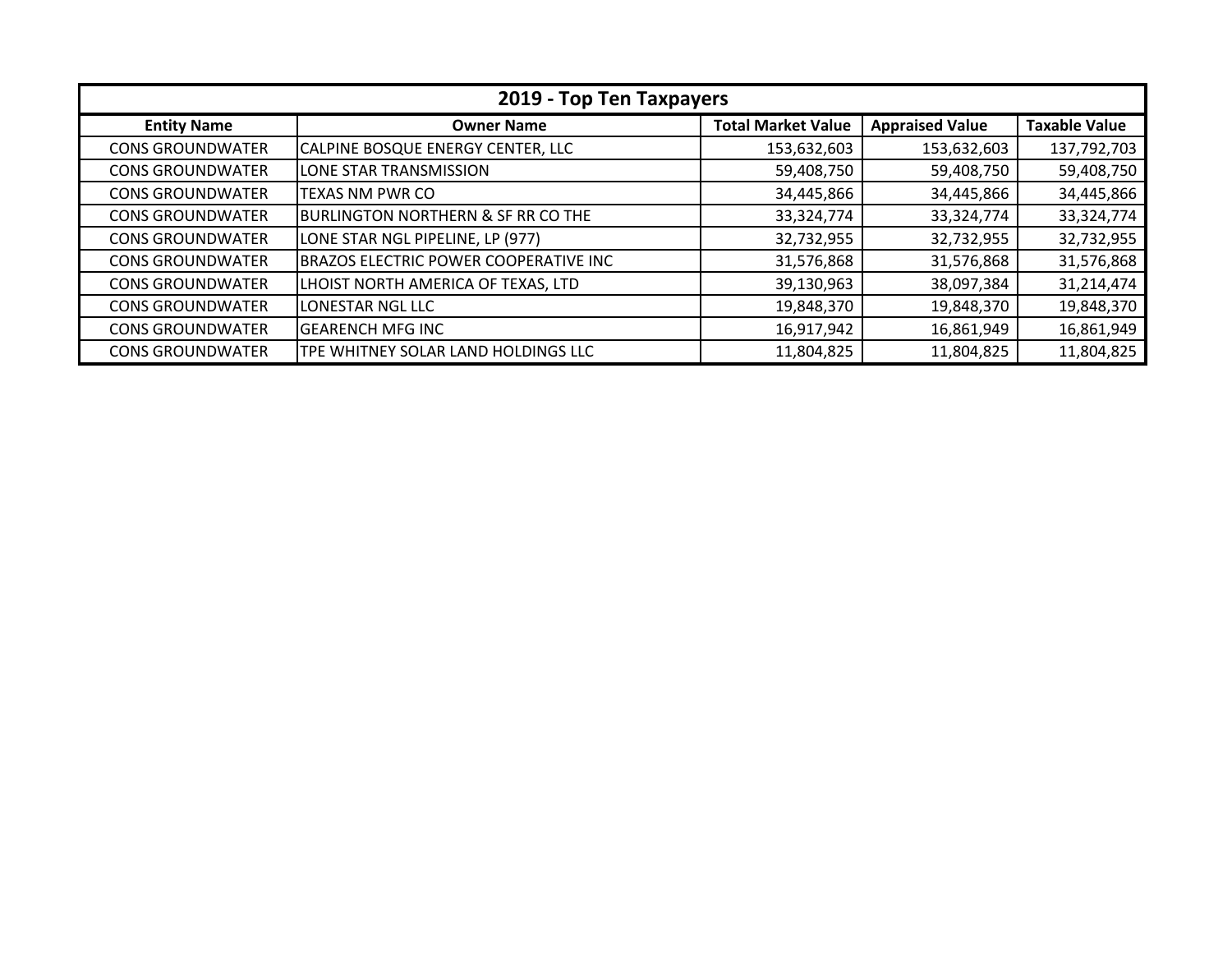| 2019 - Top Ten Taxpayers  |                                            |                           |                        |                      |
|---------------------------|--------------------------------------------|---------------------------|------------------------|----------------------|
| <b>Entity Name</b>        | <b>Owner Name</b>                          | <b>Total Market Value</b> | <b>Appraised Value</b> | <b>Taxable Value</b> |
| <b>CRANFILLS GAP CITY</b> | MOORE, JAMES E                             | 410,120                   | 410,120                | 410,120              |
| <b>CRANFILLS GAP CITY</b> | FIRST SECURITY STATE BANK OF CRANFILLS GAP | 385,924                   | 385,924                | 385,924              |
| <b>CRANFILLS GAP CITY</b> | CARLSON, OWEN                              | 188,424                   | 188,424                | 188,424              |
| <b>CRANFILLS GAP CITY</b> | UNITED ELECTRIC COOP SERVICES, INC         | 185,540                   | 185,540                | 185,540              |
| <b>CRANFILLS GAP CITY</b> | LEE, BARBARA A                             | 185,106                   | 185,106                | 185,106              |
| <b>CRANFILLS GAP CITY</b> | <b>CRICKET BOX INC, THE</b>                | 169,762                   | 169,762                | 169,762              |
| <b>CRANFILLS GAP CITY</b> | MOORE, DALTON C & (ELAINE M)               | 165,285                   | 165,285                | 165,285              |
| <b>CRANFILLS GAP CITY</b> | SMITH, MICHAEL L                           | 156,098                   | 156,098                | 156,098              |
| <b>CRANFILLS GAP CITY</b> | <b>VIERTEL, BOBBY H</b>                    | 149,488                   | 149,488                | 149,488              |
| <b>CRANFILLS GAP CITY</b> | <b>CORNER EXPRESS HOLDINGS LLC</b>         | 149,363                   | 149,363                | 149,363              |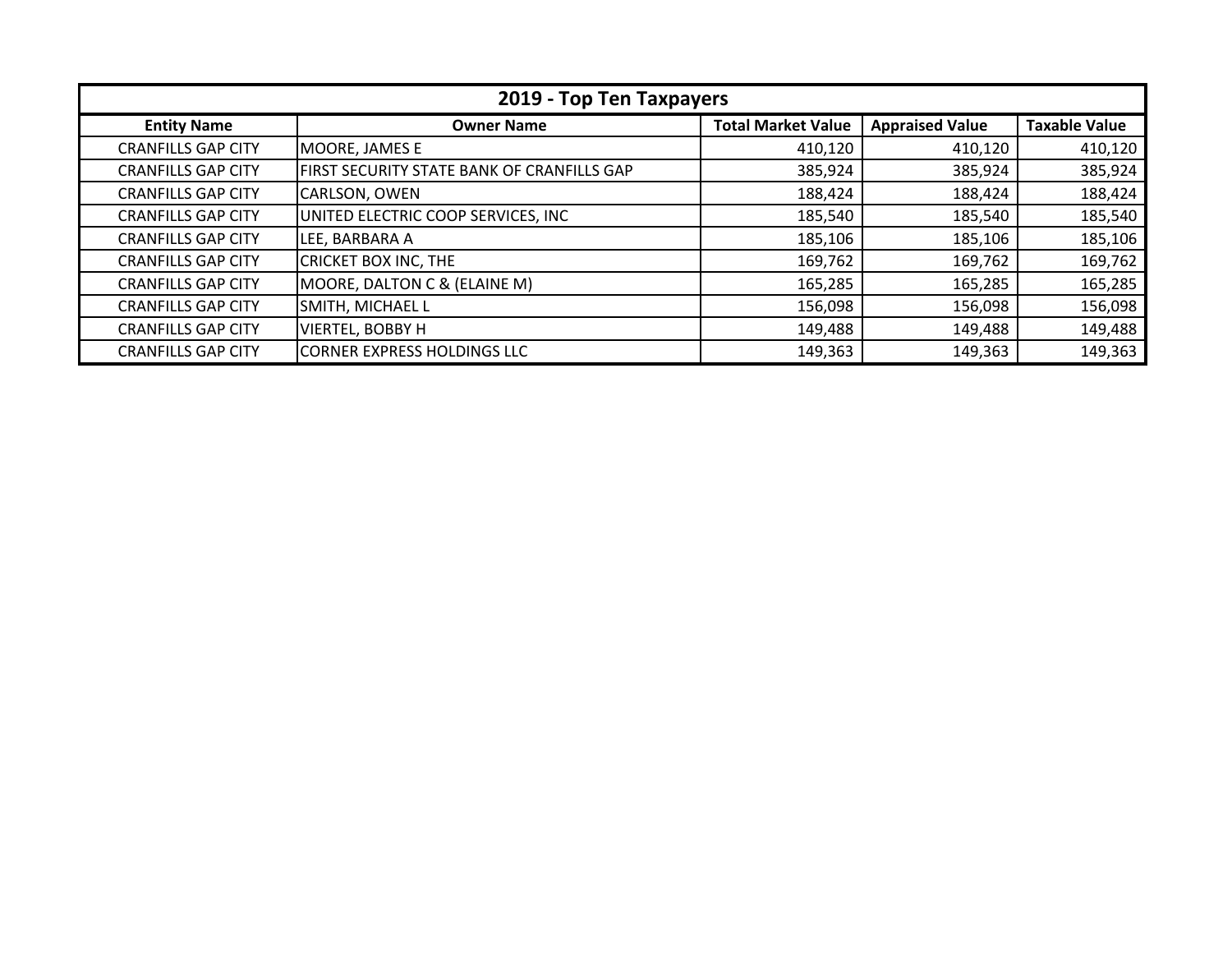| 2019 - Top Ten Taxpayers |                                               |                           |                        |                      |
|--------------------------|-----------------------------------------------|---------------------------|------------------------|----------------------|
| <b>Entity Name</b>       | <b>Owner Name</b>                             | <b>Total Market Value</b> | <b>Appraised Value</b> | <b>Taxable Value</b> |
| <b>CLIFTON ISD</b>       | CALPINE BOSQUE ENERGY CENTER, LLC             | 153,632,603               | 153,632,603            | 137,792,703          |
| <b>CLIFTON ISD</b>       | BRAZOS ELECTRIC POWER COOPERATIVE INC         | 28,804,229                | 28,804,229             | 28,804,229           |
| <b>CLIFTON ISD</b>       | LONE STAR TRANSMISSION                        | 19,028,790                | 19,028,790             | 19,028,790           |
| <b>CLIFTON ISD</b>       | <b>TEXAS NM PWR CO</b>                        | 18,788,915                | 18,788,915             | 18,788,915           |
| <b>CLIFTON ISD</b>       | <b>GEARENCH MFG INC</b>                       | 16,917,942                | 16,861,949             | 16,861,949           |
| <b>CLIFTON ISD</b>       | <b>BURLINGTON NORTHERN &amp; SF RR CO THE</b> | 9,971,562                 | 9,971,562              | 9,971,562            |
| <b>CLIFTON ISD</b>       | HANSON AGGREGATES, INC                        | 4,490,180                 | 4,490,180              | 4,490,180            |
| <b>CLIFTON ISD</b>       | <b>CLIFTON MOULDING CORP</b>                  | 4,621,340                 | 4,621,340              | 4,463,730            |
| <b>CLIFTON ISD</b>       | <b>AUTOMOTIVE RENTALS, INC</b>                | 4,176,901                 | 4,176,901              | 4,176,901            |
| <b>CLIFTON ISD</b>       | <b>PARSONS INVESTMENTS LLC</b>                | 4,096,932                 | 4,096,932              | 4,096,932            |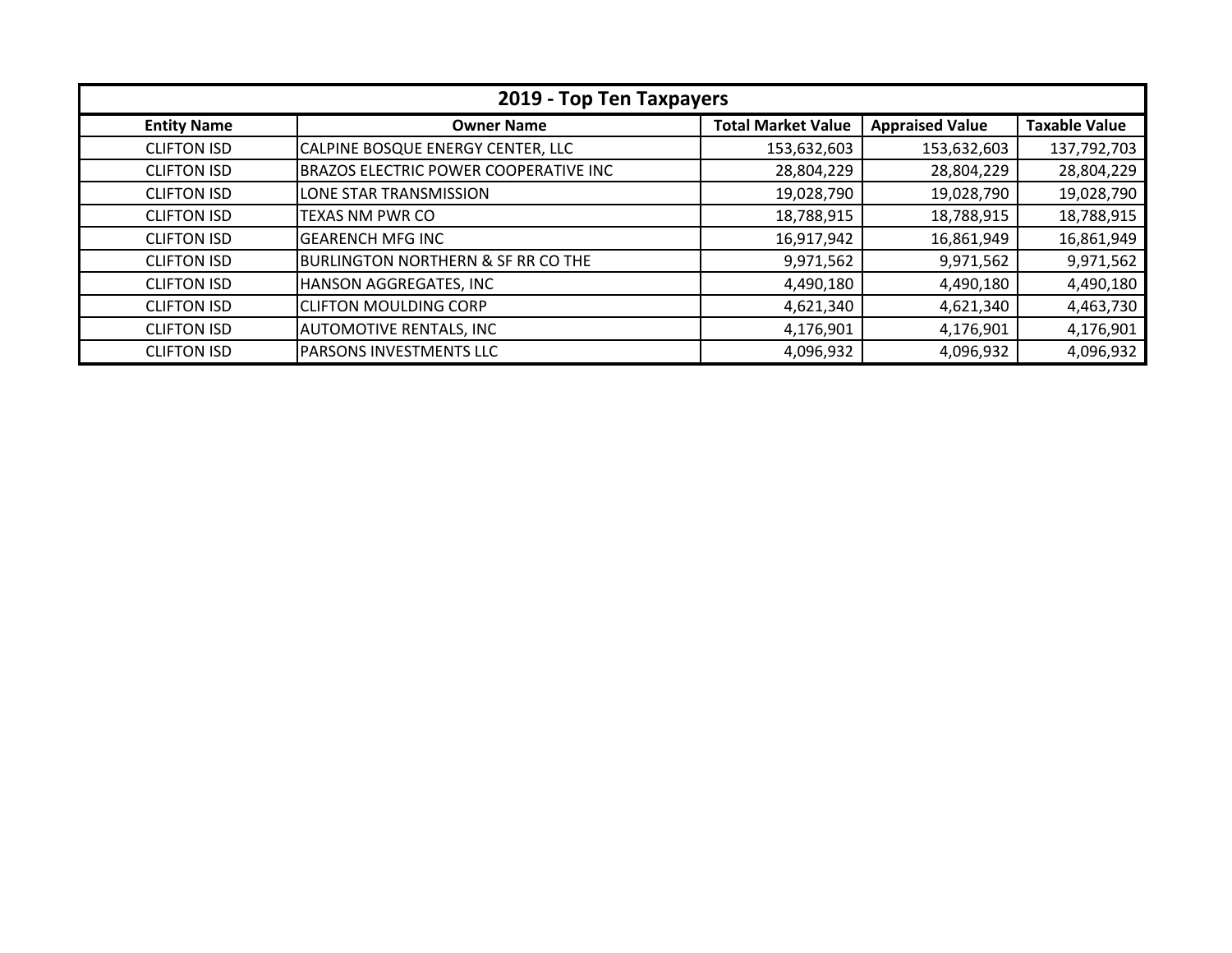| 2019 - Top Ten Taxpayers |                                    |                           |                        |                      |
|--------------------------|------------------------------------|---------------------------|------------------------|----------------------|
| <b>Entity Name</b>       | <b>Owner Name</b>                  | <b>Total Market Value</b> | <b>Appraised Value</b> | <b>Taxable Value</b> |
| <b>IREDELL CITY</b>      | <b>TEXAS NM PWR CO</b>             | 401,620                   | 401,620                | 401,620              |
| <b>IREDELL CITY</b>      | <b>OWEN, LARRY &amp; PATSY</b>     | 315,214                   | 315,214                | 315,214              |
| <b>IREDELL CITY</b>      | WOODY, GAIL BONHAM                 | 286,132                   | 286,132                | 286,132              |
| <b>IREDELL CITY</b>      | OSBORNE, CHARLES E & DORRIS M      | 278,562                   | 278,562                | 278,562              |
| <b>IREDELL CITY</b>      | TEXAS WINDSTREAM INC               | 214,130                   | 214,130                | 214,130              |
| <b>IREDELL CITY</b>      | <b>FOUTS, TROY</b>                 | 201,781                   | 201,781                | 201,781              |
| <b>IREDELL CITY</b>      | <b>CORNER EXPRESS HOLDINGS LLC</b> | 195,174                   | 195,174                | 195,174              |
| <b>IREDELL CITY</b>      | WELLBORN, JOEL A & REGINA K        | 191,944                   | 191,944                | 191,944              |
| <b>IREDELL CITY</b>      | 4SES, LLC                          | 190,415                   | 190,415                | 190,415              |
| <b>IREDELL CITY</b>      | MCDONEL, DUFF G JR & NAOMIK        | 189,840                   | 189,840                | 189,840              |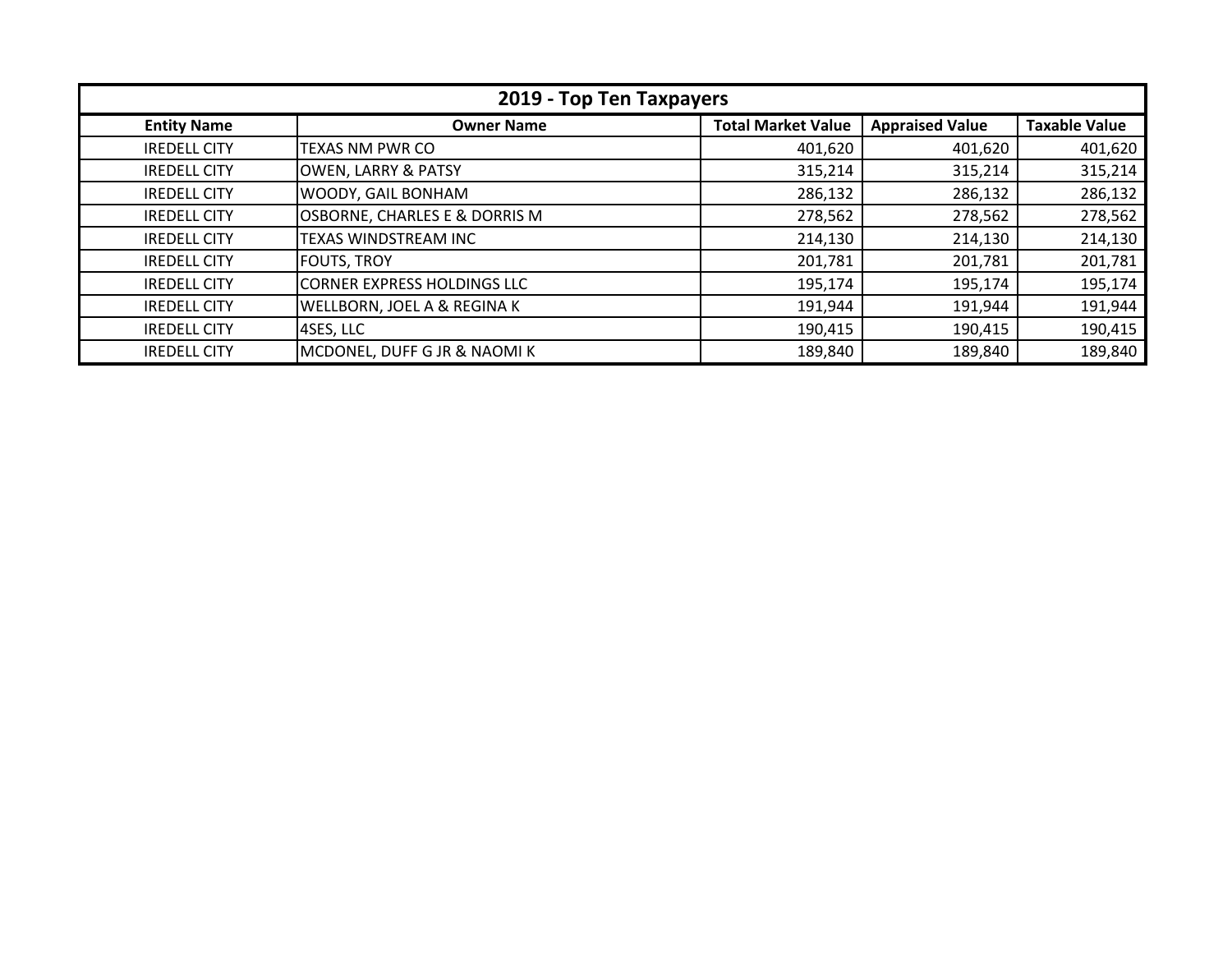| 2019 - Top Ten Taxpayers |                                    |                           |                        |                      |
|--------------------------|------------------------------------|---------------------------|------------------------|----------------------|
| <b>Entity Name</b>       | <b>Owner Name</b>                  | <b>Total Market Value</b> | <b>Appraised Value</b> | <b>Taxable Value</b> |
| <b>CRANFILLS GAP ISD</b> | LONE STAR TRANSMISSION             | 4,282,950                 | 4,282,950              | 4,282,950            |
| <b>CRANFILLS GAP ISD</b> | L E BROWN RANCH HOLDINGS LP        | 4,705,179                 | 2,460,580              | 2,460,580            |
| <b>CRANFILLS GAP ISD</b> | LAKE, DAVID & SHIRLEY              | 11,502,389                | 1,473,918              | 1,473,918            |
| <b>CRANFILLS GAP ISD</b> | <b>BJKS PROPERTIES LTD</b>         | 4,166,499                 | 1,279,339              | 1,279,339            |
| <b>CRANFILLS GAP ISD</b> | NEILS CREEK PROPERTY CO LTD        | 5,457,151                 | 1,166,094              | 1,166,094            |
| <b>CRANFILLS GAP ISD</b> | WELLS, STEPHEN A & JUDY B          | 2,126,324                 | 1,058,434              | 1,023,434            |
| <b>CRANFILLS GAP ISD</b> | <b>GRELLE, MARTIN G</b>            | 1,221,178                 | 889,290                | 854,290              |
| <b>CRANFILLS GAP ISD</b> | YARBOROUGH, CODY B ETAL            | 790,531                   | 790,531                | 790,531              |
| <b>CRANFILLS GAP ISD</b> | THOMASON, R B & SIDNEY             | 2,595,330                 | 801,458                | 766,458              |
| <b>CRANFILLS GAP ISD</b> | UNITED ELECTRIC COOP SERVICES, INC | 710,180                   | 710,180                | 710,180              |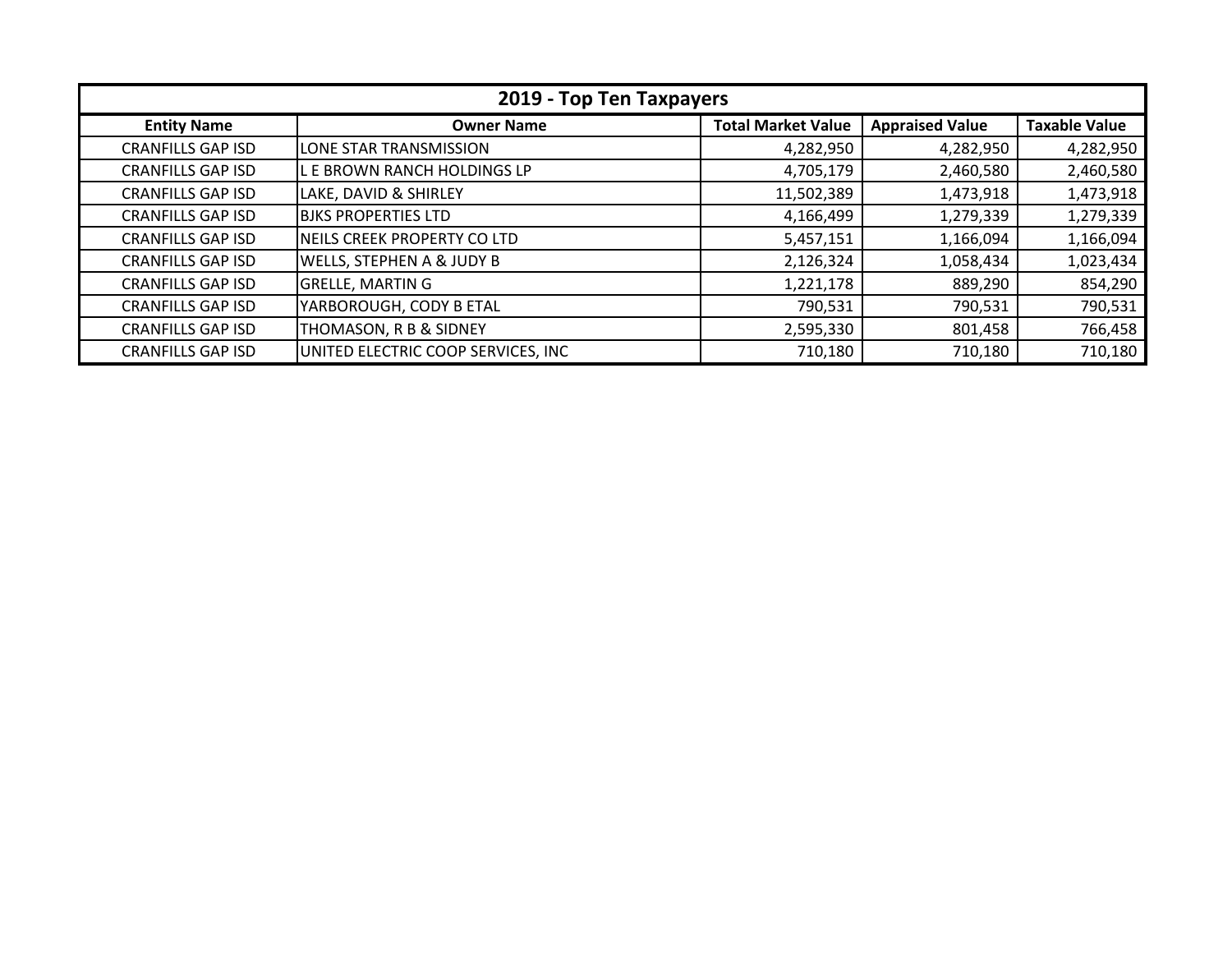| 2019 - Top Ten Taxpayers |                                               |                           |                        |                      |
|--------------------------|-----------------------------------------------|---------------------------|------------------------|----------------------|
| <b>Entity Name</b>       | <b>Owner Name</b>                             | <b>Total Market Value</b> | <b>Appraised Value</b> | <b>Taxable Value</b> |
| <b>MERIDIAN CITY</b>     | DOUBLE B FOODS, INC                           | 7,038,570                 | 7,038,570              | 7,038,570            |
| <b>MERIDIAN CITY</b>     | TPI MERIDIAN, LLC                             | 3,394,822                 | 3,394,822              | 3,394,822            |
| <b>MERIDIAN CITY</b>     | R MILLER FAMILY LP                            | 2,873,753                 | 2,853,264              | 2,853,264            |
| <b>MERIDIAN CITY</b>     | <b>TEXAS NM PWR CO</b>                        | 1,670,923                 | 1,670,923              | 1,670,923            |
| <b>MERIDIAN CITY</b>     | YELLOW JACKET SOLAR LLC                       | 7,009,110                 | 7,009,110              | 1,401,822            |
| <b>MERIDIAN CITY</b>     | <b>BURLINGTON NORTHERN &amp; SF RR CO THE</b> | 1,205,665                 | 1,205,665              | 1,205,665            |
| <b>MERIDIAN CITY</b>     | <b>IPIONEER BANK</b>                          | 910,983                   | 910,983                | 910,983              |
| <b>MERIDIAN CITY</b>     | <b>BROOKSHIRE BROTHERS INC</b>                | 783,100                   | 783,100                | 783,100              |
| <b>MERIDIAN CITY</b>     | <b>ATMOS ENERGY/MID-TEX DIV</b>               | 709,560                   | 709,560                | 709,560              |
| <b>MERIDIAN CITY</b>     | <b>KEITH PROPERTIES INC</b>                   | 693,376                   | 693,376                | 693,376              |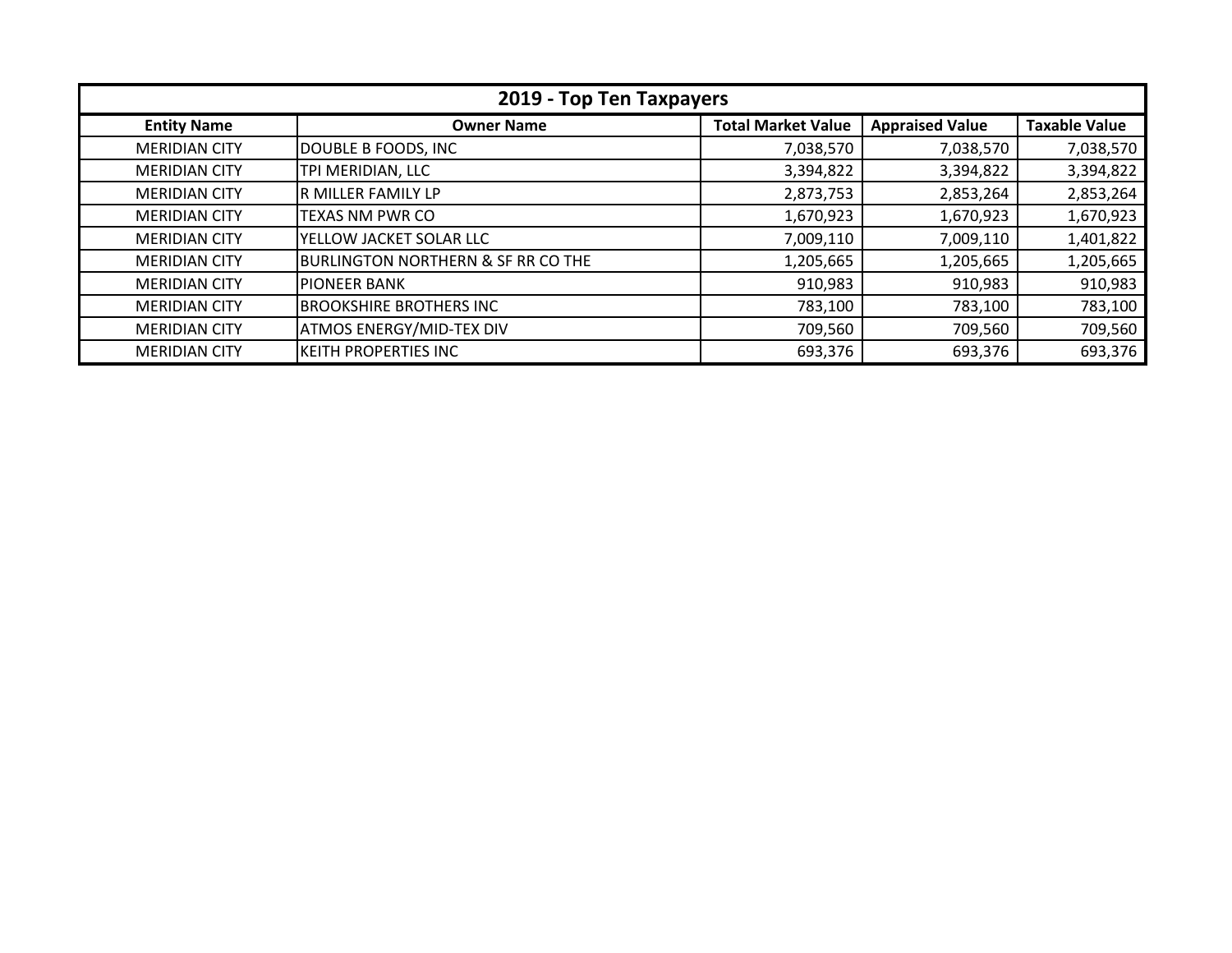| 2019 - Top Ten Taxpayers |                                   |                           |                        |                      |
|--------------------------|-----------------------------------|---------------------------|------------------------|----------------------|
| <b>Entity Name</b>       | <b>Owner Name</b>                 | <b>Total Market Value</b> | <b>Appraised Value</b> | <b>Taxable Value</b> |
| <b>HICO ISD</b>          | LONE STAR TRANSMISSION            | 2,175,200                 | 2,175,200              | 2,175,200            |
| HICO ISD                 | MORNING STAR FAMILY L P, THE      | 6,868,601                 | 1,287,943              | 1,287,943            |
| HICO ISD                 | <b>BOSQHAM PARK LLC</b>           | 659,834                   | 337,110                | 329,843              |
| HICO ISD                 | LITTLETON, JODY E                 | 905,346                   | 303,177                | 268,177              |
| HICO ISD                 | <b>STOVALL, ZACHARY A</b>         | 292,161                   | 247,842                | 222,842              |
| HICO ISD                 | WETHERINGTON, WALTER & CAROL LTE  | 348,655                   | 208,955                | 173,955              |
| HICO ISD                 | <b>CLEVELAND, DON &amp; CAROL</b> | 167,453                   | 167,453                | 167,453              |
| HICO ISD                 | <b>BODEN, DOMONIC</b>             | 191,187                   | 191,187                | 166,187              |
| HICO ISD                 | SHULL, JEFFERY D                  | 165,545                   | 165,545                | 165,545              |
| HICO ISD                 | KARELS, JIM D                     | 303,101                   | 197,470                | 150,470              |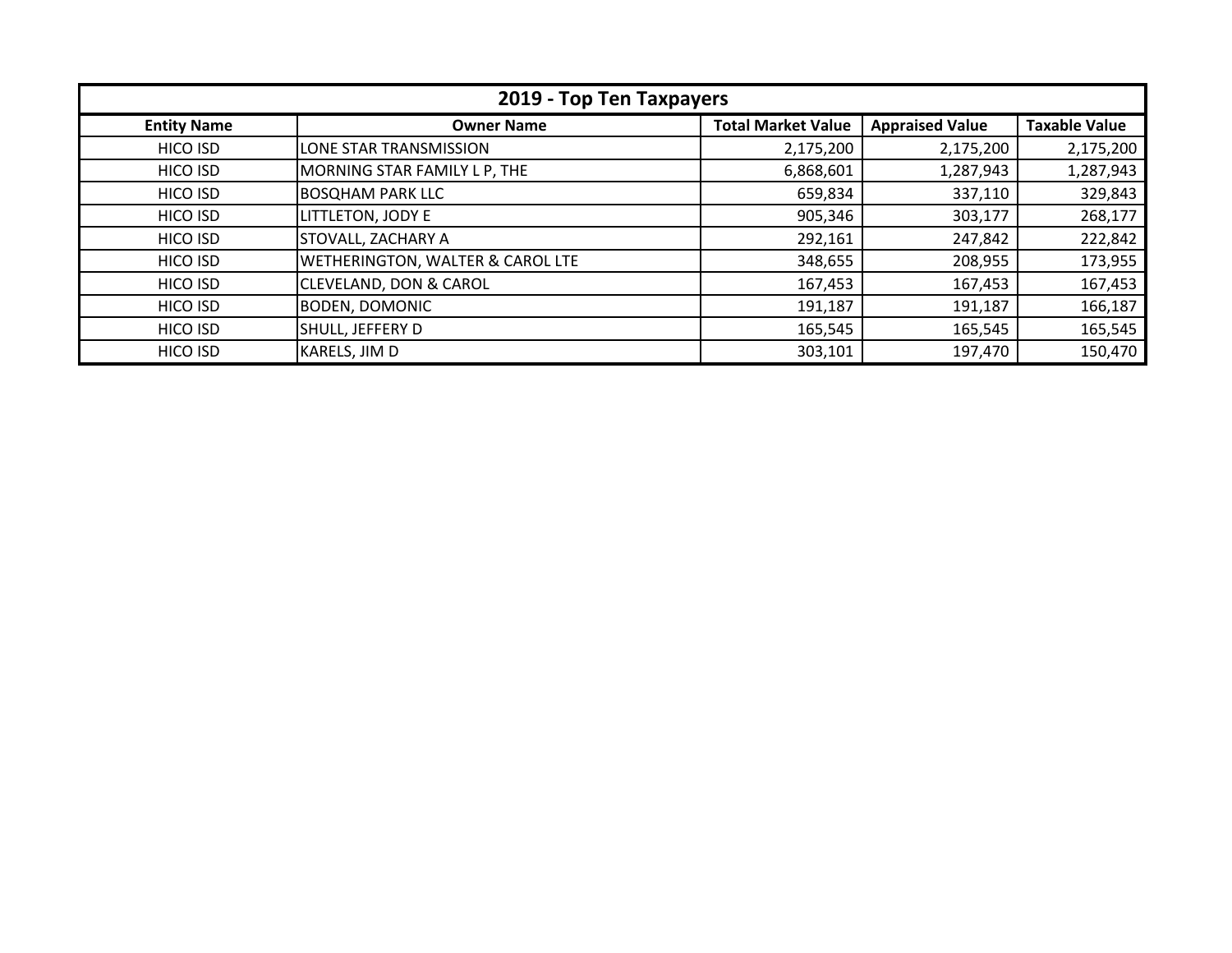| 2019 - Top Ten Taxpayers |                                               |                           |                        |                      |
|--------------------------|-----------------------------------------------|---------------------------|------------------------|----------------------|
| <b>Entity Name</b>       | <b>Owner Name</b>                             | <b>Total Market Value</b> | <b>Appraised Value</b> | <b>Taxable Value</b> |
| <b>MORGAN CITY</b>       | <b>BURLINGTON NORTHERN &amp; SF RR CO THE</b> | 606,528                   | 606,528                | 606,528              |
| <b>MORGAN CITY</b>       | <b>TEXAS NM PWR CO</b>                        | 487,470                   | 487,470                | 487,470              |
| <b>MORGAN CITY</b>       | KINNARD, JAKE D                               | 416,925                   | 416,925                | 416,925              |
| <b>MORGAN CITY</b>       | NEPAL BROTHERS LLC                            | 398,163                   | 398,163                | 398,163              |
| <b>MORGAN CITY</b>       | NOORANI, ABDUL R                              | 236,202                   | 236,202                | 236,202              |
| <b>MORGAN CITY</b>       | PAYNE, TAYLOR & FLONNIE                       | 339,948                   | 220,462                | 220,462              |
| <b>MORGAN CITY</b>       | WALDREP, PAUL R                               | 199,096                   | 199,096                | 199,096              |
| <b>MORGAN CITY</b>       | PAYNE, KELLY D & JOETTA                       | 183,170                   | 183,170                | 183,170              |
| <b>MORGAN CITY</b>       | <b>WHEELER, PAULINE</b>                       | 181,426                   | 172,383                | 172,383              |
| <b>MORGAN CITY</b>       | <b>FRAILEY, MERLE D &amp; KATHY J</b>         | 196,137                   | 122,287                | 122,287              |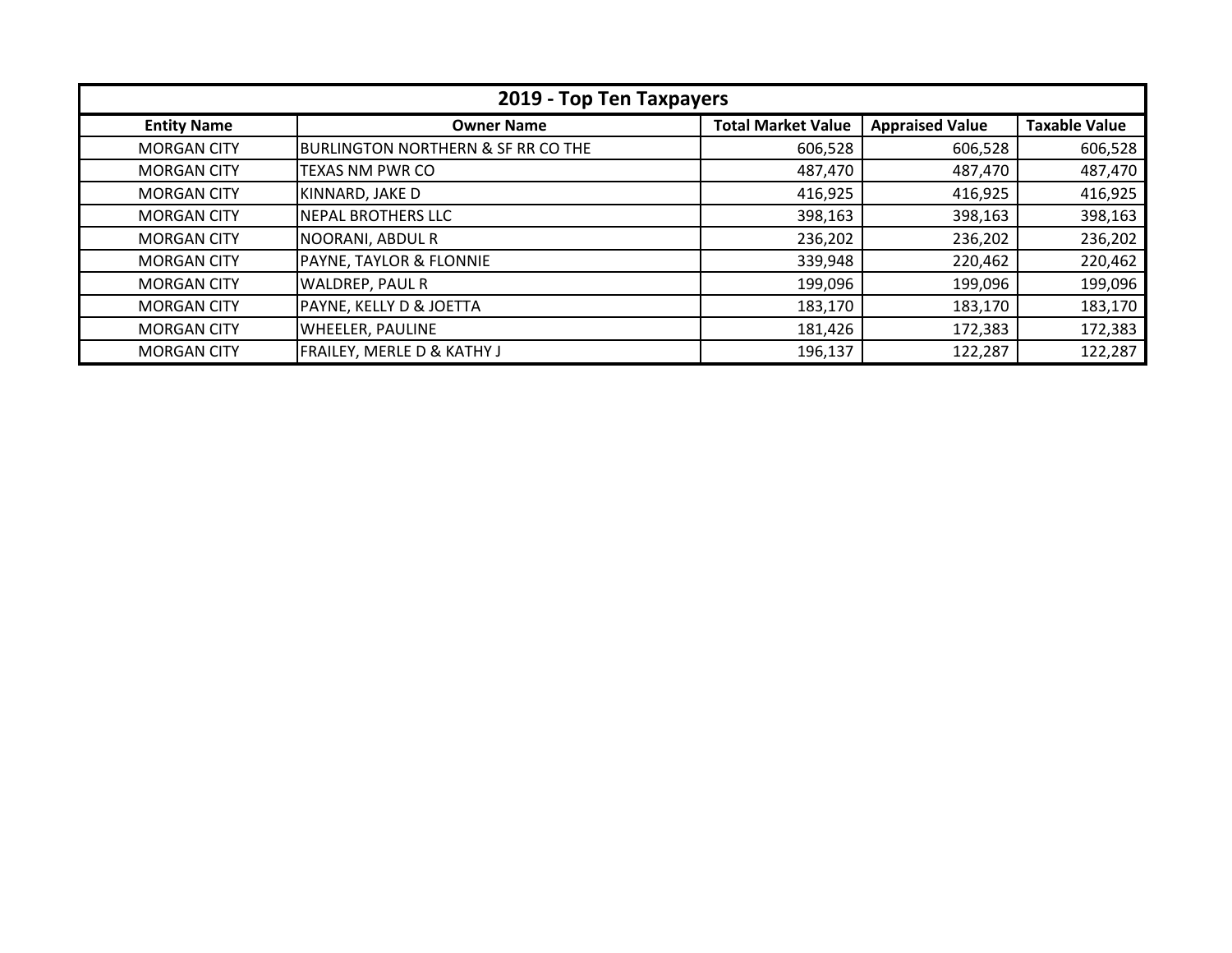| 2019 - Top Ten Taxpayers |                                  |                           |                        |                      |
|--------------------------|----------------------------------|---------------------------|------------------------|----------------------|
| <b>Entity Name</b>       | <b>Owner Name</b>                | <b>Total Market Value</b> | <b>Appraised Value</b> | <b>Taxable Value</b> |
| <b>IREDELL ISD</b>       | LONE STAR TRANSMISSION           | 26,173,710                | 26,173,710             | 26,173,710           |
| <b>IREDELL ISD</b>       | LONE STAR NGL PIPELINE, LP (977) | 6,106,430                 | 6,106,430              | 6,106,430            |
| <b>IREDELL ISD</b>       | 4SES, LLC                        | 10,862,337                | 2,735,528              | 2,735,528            |
| <b>IREDELL ISD</b>       | <b>TEXAS NM PWR CO</b>           | 2,457,990                 | 2,457,990              | 2,457,990            |
| <b>IREDELL ISD</b>       | ETC TEXAS PIPELINE LTD           | 1,488,460                 | 1,488,460              | 1,488,460            |
| <b>IREDELL ISD</b>       | MURSKI FAMILY LTD PARTNERSHIP    | 5,094,843                 | 1,400,111              | 1,375,111            |
| <b>IREDELL ISD</b>       | <b>MESA RANCH PARTNERS LP</b>    | 2,401,582                 | 1,298,474              | 1,263,474            |
| <b>IREDELL ISD</b>       | COOLWATER LAND COMPANY LP        | 5,948,465                 | 1,232,657              | 1,232,657            |
| <b>IREDELL ISD</b>       | GOERTZ, JO, CUTTING HORSES L C   | 2,346,535                 | 1,104,077              | 1,104,077            |
| <b>IREDELL ISD</b>       | MAGELLAN PIPELINE CO LP          | 1,069,620                 | 1,069,620              | 1,069,620            |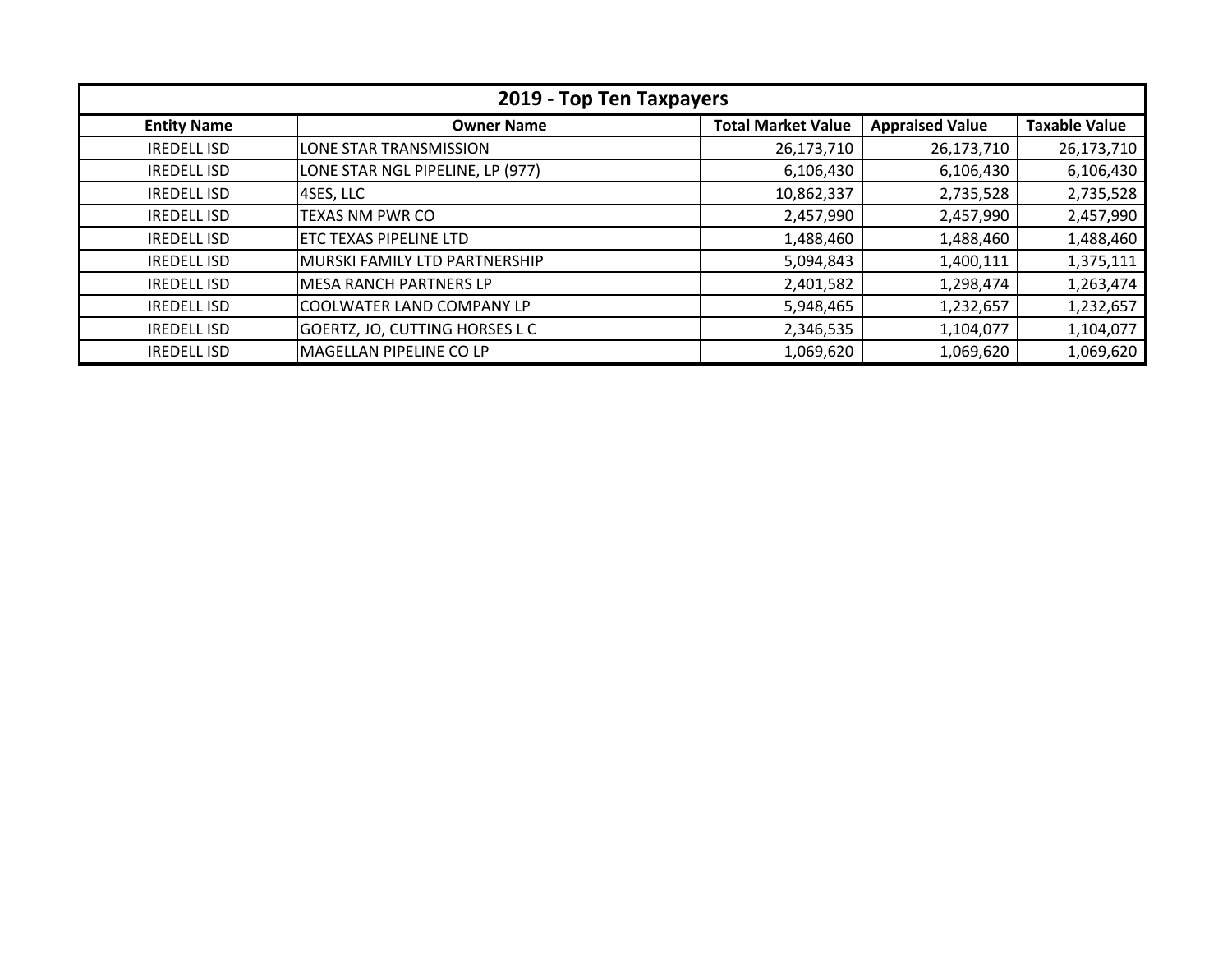| 2019 - Top Ten Taxpayers |                                               |                           |                        |                      |
|--------------------------|-----------------------------------------------|---------------------------|------------------------|----------------------|
| <b>Entity Name</b>       | <b>Owner Name</b>                             | <b>Total Market Value</b> | <b>Appraised Value</b> | <b>Taxable Value</b> |
| <b>VALLEY MILLS CITY</b> | <b>TEXAS NM PWR CO</b>                        | 1,059,430                 | 1,059,430              | 1,059,430            |
| <b>VALLEY MILLS CITY</b> | <b>BROOKSHIRE BROTHERS INC.</b>               | 899,870                   | 899,870                | 899,870              |
| <b>VALLEY MILLS CITY</b> | <b>BURLINGTON NORTHERN &amp; SF RR CO THE</b> | 867,265                   | 867,265                | 867,265              |
| <b>VALLEY MILLS CITY</b> | B & B EXPRESS #80                             | 706,630                   | 706,630                | 706,630              |
| <b>VALLEY MILLS CITY</b> | <b>FIRST NATIONAL BANK BOSQUE COUNTY</b>      | 697,098                   | 697,098                | 697,098              |
| <b>VALLEY MILLS CITY</b> | RAYMOND GARCIA CONSTRUCTION INC               | 587,724                   | 587,724                | 587,724              |
| <b>VALLEY MILLS CITY</b> | NUTT, HUBERT B JR                             | 572,896                   | 572,896                | 569,896              |
| <b>VALLEY MILLS CITY</b> | TEXAS WINDSTREAM INC                          | 547,370                   | 547,370                | 547,370              |
| <b>VALLEY MILLS CITY</b> | HUNTER HOMES, INC                             | 491,521                   | 491,521                | 491,521              |
| <b>VALLEY MILLS CITY</b> | <b>SHAMPTON, RENA S &amp; JOHN F</b>          | 472,519                   | 466,875                | 463,875              |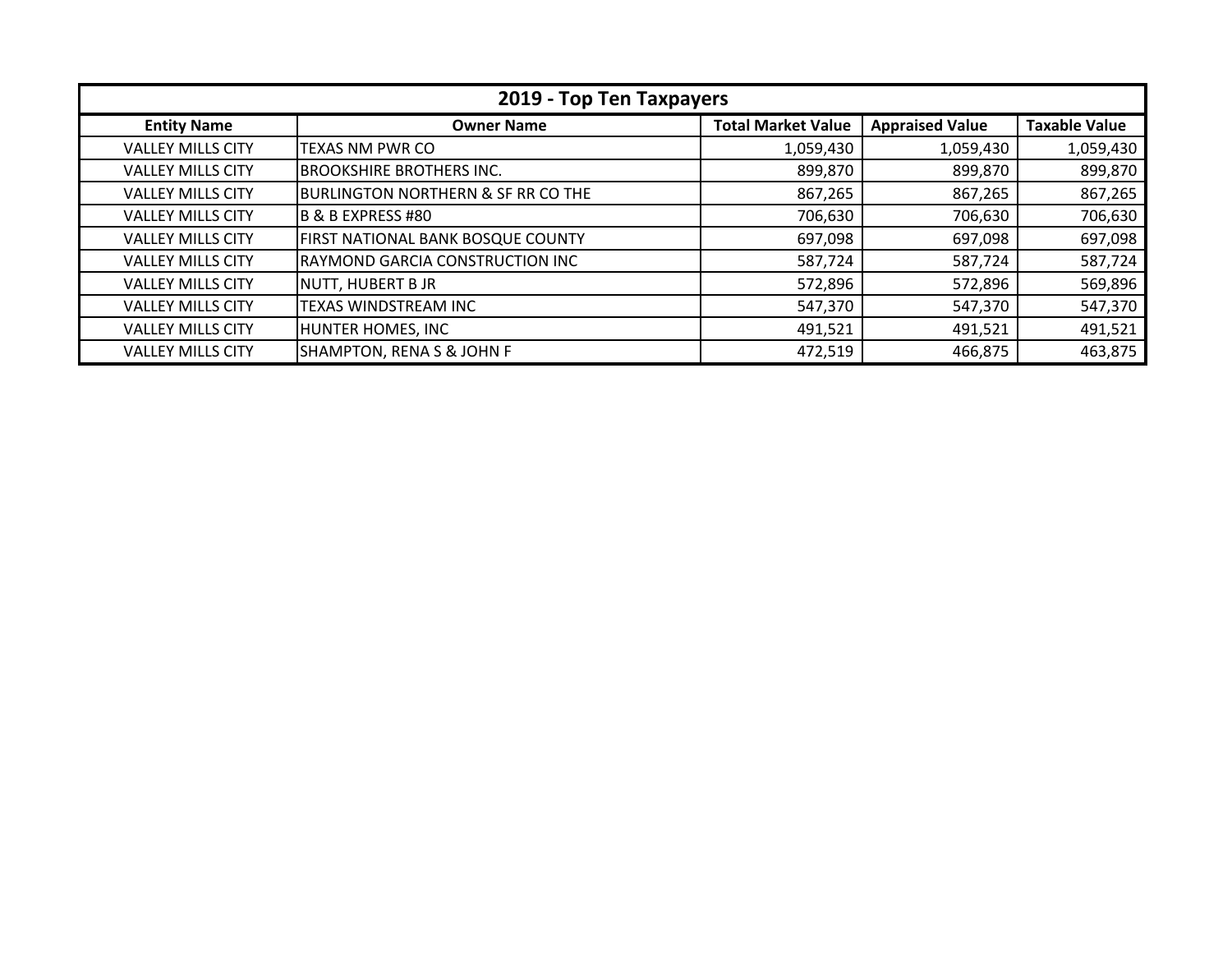| 2019 - Top Ten Taxpayers |                                    |                           |                        |                      |  |
|--------------------------|------------------------------------|---------------------------|------------------------|----------------------|--|
| <b>Entity Name</b>       | <b>Owner Name</b>                  | <b>Total Market Value</b> | <b>Appraised Value</b> | <b>Taxable Value</b> |  |
| JONESBORO ISD            | <b>KETTLER, KEVIN WADE</b>         | 613,332                   | 261,939                | 236,939              |  |
| JONESBORO ISD            | <b>EDGE, PAUL E</b>                | 517,034                   | 138,994                | 138,994              |  |
| JONESBORO ISD            | RICHARDS, VIRGINIA L & AUBREY W JR | 256,664                   | 157,361                | 133,911              |  |
| JONESBORO ISD            | L E BROWN RANCH HOLDINGS LP        | 1,331,653                 | 97,567                 | 97,567               |  |
| JONESBORO ISD            | <b>BELKNAP, MEGAN L</b>            | 79,451                    | 77,865                 | 77,865               |  |
| JONESBORO ISD            | DANIEL, WALLACE D JR               | 190,540                   | 5,371                  | 5,371                |  |
| JONESBORO ISD            | <b>MASSEY BENTON PARTNERSHIP</b>   | 192,515                   | 5,315                  | 5,315                |  |
| JONESBORO ISD            | BASHAM RANCH LTD                   | 140,819                   | 4,831                  | 4,831                |  |
| JONESBORO ISD            | DANIEL, WALLACE D JR               | 96,841                    | 2,730                  | 2,730                |  |
| <b>JONESBORO ISD</b>     | DANIEL, RICHARD LTE                | 77,789                    | 1,798                  | 1,798                |  |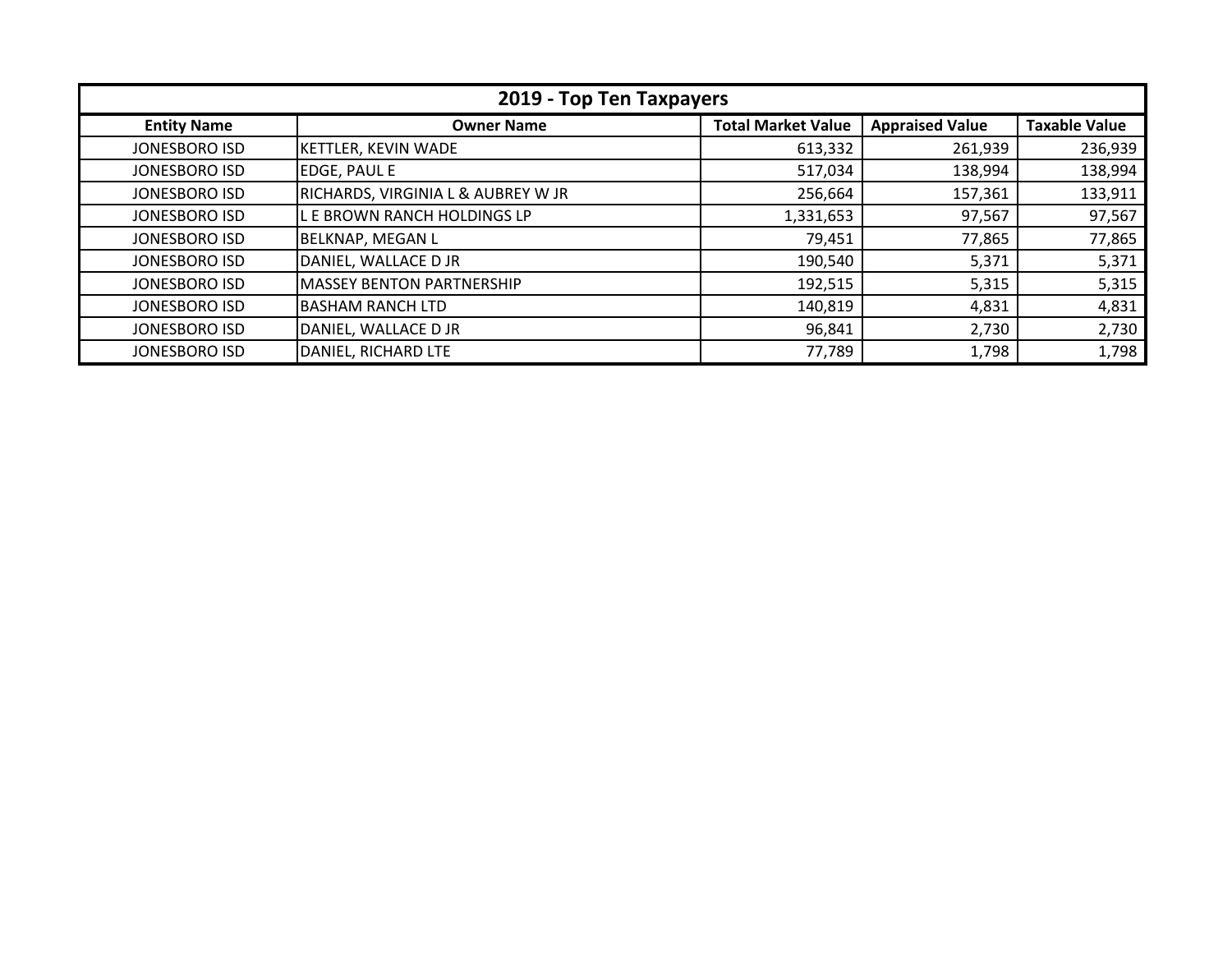| 2019 - Top Ten Taxpayers   |                                            |                           |                        |                      |  |
|----------------------------|--------------------------------------------|---------------------------|------------------------|----------------------|--|
| <b>Entity Name</b>         | <b>Owner Name</b>                          | <b>Total Market Value</b> | <b>Appraised Value</b> | <b>Taxable Value</b> |  |
| <b>WALNUT SPRINGS CITY</b> | <b>TEXAS NM PWR CO</b>                     | 720,990                   | 720,990                | 720,990              |  |
| <b>WALNUT SPRINGS CITY</b> | <b>BILLMAN, ROBERT B &amp; JOHNNIE S</b>   | 651,207                   | 651,207                | 651,207              |  |
| <b>WALNUT SPRINGS CITY</b> | LOWRIE, BILLY J SR & DONNA J               | 646,144                   | 646,144                | 646,144              |  |
| <b>WALNUT SPRINGS CITY</b> | IRAJ-KALLY CORP                            | 509,145                   | 509,145                | 509,145              |  |
| <b>WALNUT SPRINGS CITY</b> | TOPA, CAROL A & (MELVIN J JR)              | 283,065                   | 283,065                | 283,065              |  |
| <b>WALNUT SPRINGS CITY</b> | <b>STEPHENSON, MICHAEL A &amp; SUSAN P</b> | 244,259                   | 244,259                | 244,259              |  |
| <b>WALNUT SPRINGS CITY</b> | HAMBY, JAMES P & FLORENCE M                | 238,311                   | 238,311                | 238,311              |  |
| <b>WALNUT SPRINGS CITY</b> | GALINDO, FRANCISCO & LANELLE               | 219,953                   | 219,953                | 219,953              |  |
| <b>WALNUT SPRINGS CITY</b> | <b>G.M.S FAMILY TRUST</b>                  | 214,129                   | 214,129                | 214,129              |  |
| <b>WALNUT SPRINGS CITY</b> | <b>POWELL, TROY &amp; MARY</b>             | 211,429                   | 211,429                | 211,429              |  |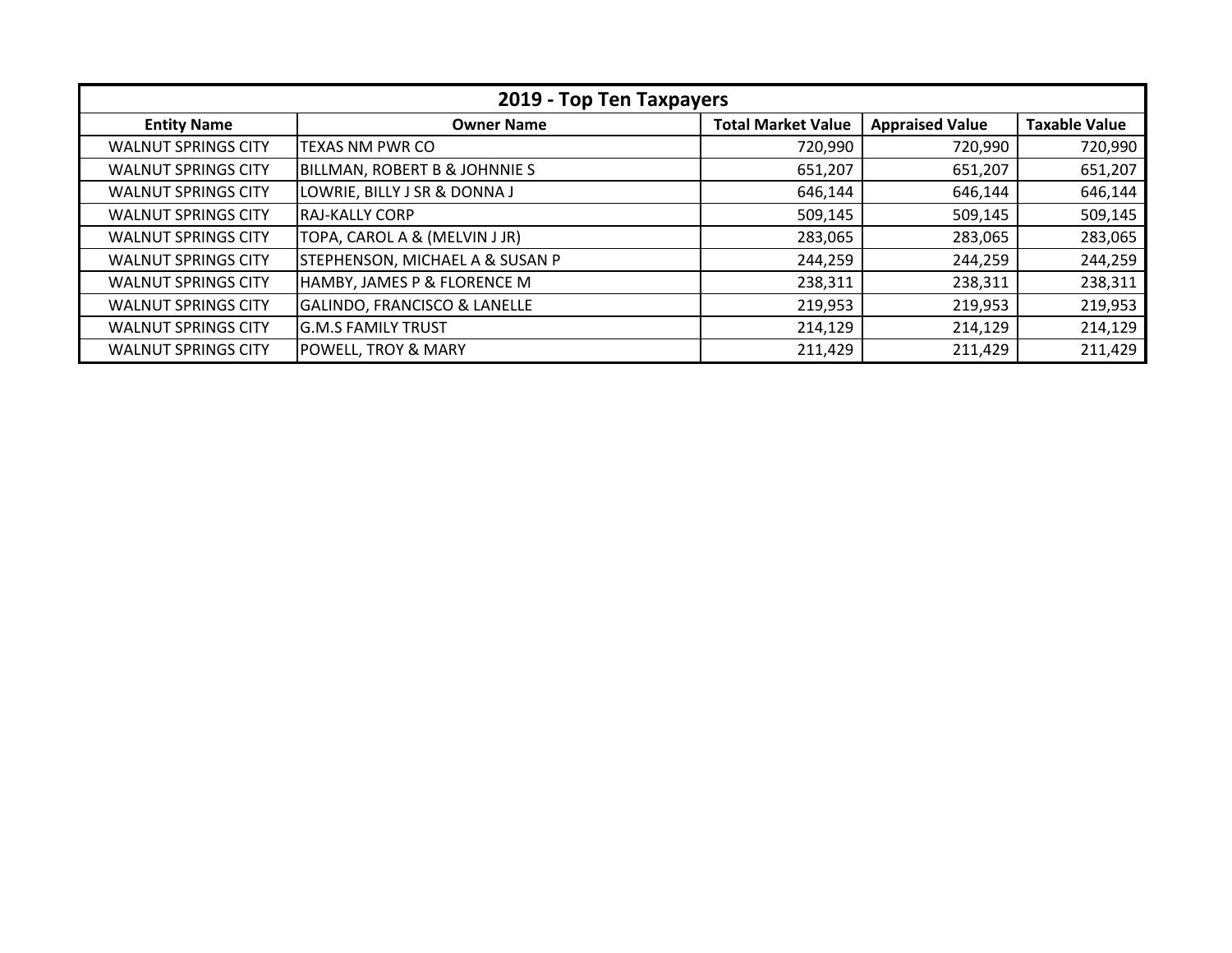| 2019 - Top Ten Taxpayers |                                               |                           |                        |                      |  |
|--------------------------|-----------------------------------------------|---------------------------|------------------------|----------------------|--|
| <b>Entity Name</b>       | <b>Owner Name</b>                             | <b>Total Market Value</b> | <b>Appraised Value</b> | <b>Taxable Value</b> |  |
| <b>KOPPERLISD</b>        | LONESTAR NGL LLC                              | 19,551,870                | 19,551,870             | 19,551,870           |  |
| <b>KOPPERL ISD</b>       | LONE STAR NGL PIPELINE, LP (977)              | 14,403,085                | 14,403,085             | 14,403,085           |  |
| <b>KOPPERL ISD</b>       | TPE WHITNEY SOLAR LAND HOLDINGS LLC           | 11,804,825                | 11,804,825             | 11,804,825           |  |
| <b>KOPPERL ISD</b>       | <b>ARCOSA AGGREGATES</b>                      | 8,005,830                 | 8,005,830              | 8,005,830            |  |
| <b>KOPPERL ISD</b>       | <b>BURLINGTON NORTHERN &amp; SF RR CO THE</b> | 6,216,406                 | 6,216,406              | 6,216,406            |  |
| <b>KOPPERL ISD</b>       | <b>WAGNER MARITAL TRUST</b>                   | 18,095,513                | 3,866,919              | 3,866,919            |  |
| <b>KOPPERL ISD</b>       | <b>DEER RUN RANCH LLC</b>                     | 4,337,138                 | 2,900,311              | 2,900,311            |  |
| <b>KOPPERL ISD</b>       | KCM RANCH HOLDINGS LLC                        | 6,625,268                 | 2,393,387              | 2,393,387            |  |
| <b>KOPPERL ISD</b>       | TRINITY MATERIALS, INC                        | 8,891,084                 | 2,355,512              | 2,355,512            |  |
| <b>KOPPERL ISD</b>       | ONCOR ELECTRIC DELIVERY COMPANY LLC           | 1,635,000                 | 1,635,000              | 1,635,000            |  |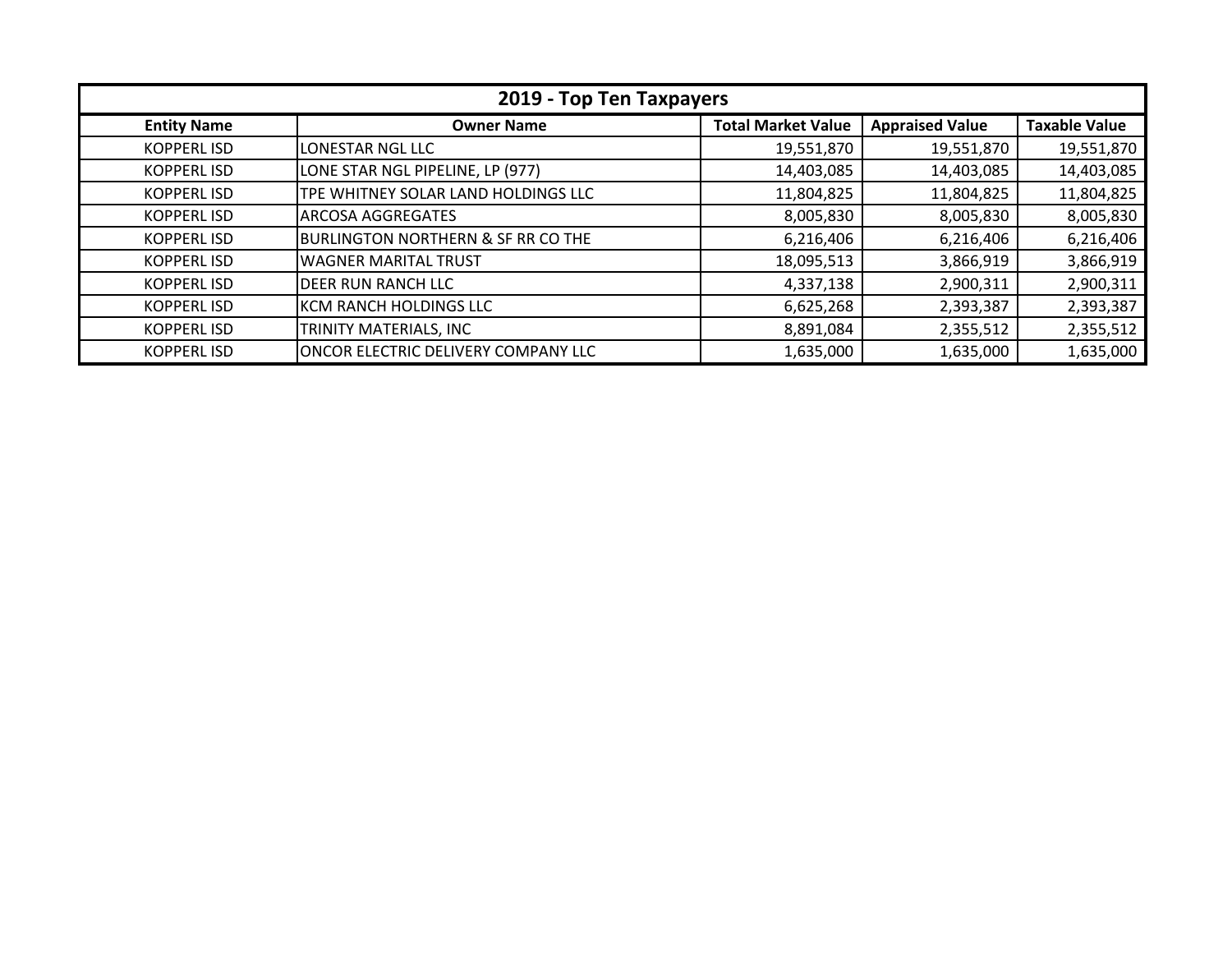| 2019 - Top Ten Taxpayers |                                               |                           |                        |                      |
|--------------------------|-----------------------------------------------|---------------------------|------------------------|----------------------|
| <b>Entity Name</b>       | <b>Owner Name</b>                             | <b>Total Market Value</b> | <b>Appraised Value</b> | <b>Taxable Value</b> |
| <b>MERIDIAN ISD</b>      | <b>BURLINGTON NORTHERN &amp; SF RR CO THE</b> | 7,971,845                 | 7,971,845              | 7,971,845            |
| <b>MERIDIAN ISD</b>      | DOUBLE B FOODS, INC                           | 7,038,570                 | 7,038,570              | 7,038,570            |
| <b>MERIDIAN ISD</b>      | YELLOW JACKET SOLAR LLC                       | 7,009,110                 | 7,009,110              | 7,009,110            |
| <b>MERIDIAN ISD</b>      | LONE STAR TRANSMISSION                        | 6,778,530                 | 6,778,530              | 6,778,530            |
| <b>MERIDIAN ISD</b>      | TPI MERIDIAN, LLC                             | 3,394,822                 | 3,394,822              | 3,394,822            |
| <b>MERIDIAN ISD</b>      | TEXAS NM PWR CO                               | 3,283,563                 | 3,283,563              | 3,283,563            |
| <b>MERIDIAN ISD</b>      | R MILLER FAMILY LP                            | 3,191,621                 | 3,171,132              | 3,171,132            |
| <b>MERIDIAN ISD</b>      | BERG, DONALD A & BELLE S                      | 2,659,991                 | 2,659,991              | 2,659,991            |
| <b>MERIDIAN ISD</b>      | ROCOSA RIDGE RANCH LTD                        | 11,009,026                | 1,532,381              | 1,532,381            |
| <b>MERIDIAN ISD</b>      | ONCOR ELECTRIC DELIVERY COMPANY LLC           | 1,330,000                 | 1,330,000              | 1,330,000            |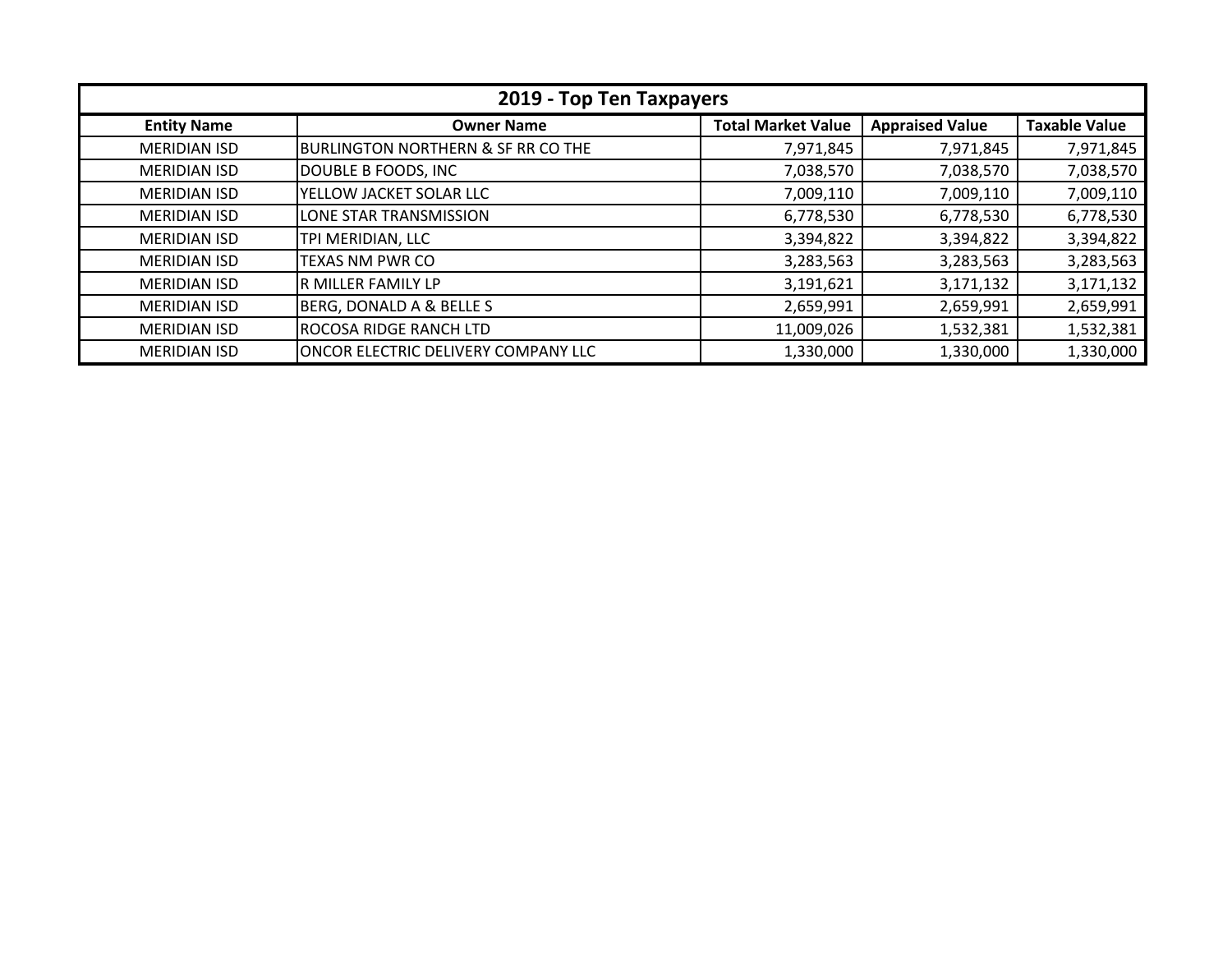| 2019 - Top Ten Taxpayers |                                               |                           |                        |                      |
|--------------------------|-----------------------------------------------|---------------------------|------------------------|----------------------|
| <b>Entity Name</b>       | <b>Owner Name</b>                             | <b>Total Market Value</b> | <b>Appraised Value</b> | <b>Taxable Value</b> |
| <b>MORGAN ISD</b>        | <b>BURLINGTON NORTHERN &amp; SF RR CO THE</b> | 4,562,036                 | 4,562,036              | 4,562,036            |
| <b>MORGAN ISD</b>        | <b>STRIPER LAND COMPANY LTD</b>               | 1,958,012                 | 1,958,012              | 1,958,012            |
| <b>MORGAN ISD</b>        | MARC MYERS FAM PARTNERSHIP LTD                | 10,272,847                | 1,198,649              | 1,198,649            |
| <b>MORGAN ISD</b>        | <b>TEXAS NM PWR CO</b>                        | 1,108,480                 | 1,108,480              | 1,108,480            |
| <b>MORGAN ISD</b>        | VANECEK, MICHAEL J & JO BETH                  | 2,986,287                 | 999,864                | 964,864              |
| <b>MORGAN ISD</b>        | ONCOR ELECTRIC DELIVERY COMPANY LLC           | 964,000                   | 964,000                | 964,000              |
| <b>MORGAN ISD</b>        | WALKER, JAMES M JR                            | 1,337,705                 | 841,285                | 841,285              |
| <b>MORGAN ISD</b>        | LONDRIGAN, ROBERT JOHN JR                     | 782,298                   | 782,298                | 782,298              |
| <b>MORGAN ISD</b>        | MARWITZ, GARY L                               | 754,726                   | 754,726                | 754,726              |
| <b>MORGAN ISD</b>        | <b>GUTHRIE, DON W &amp; RUTH ANN</b>          | 4,058,627                 | 700,308                | 700,308              |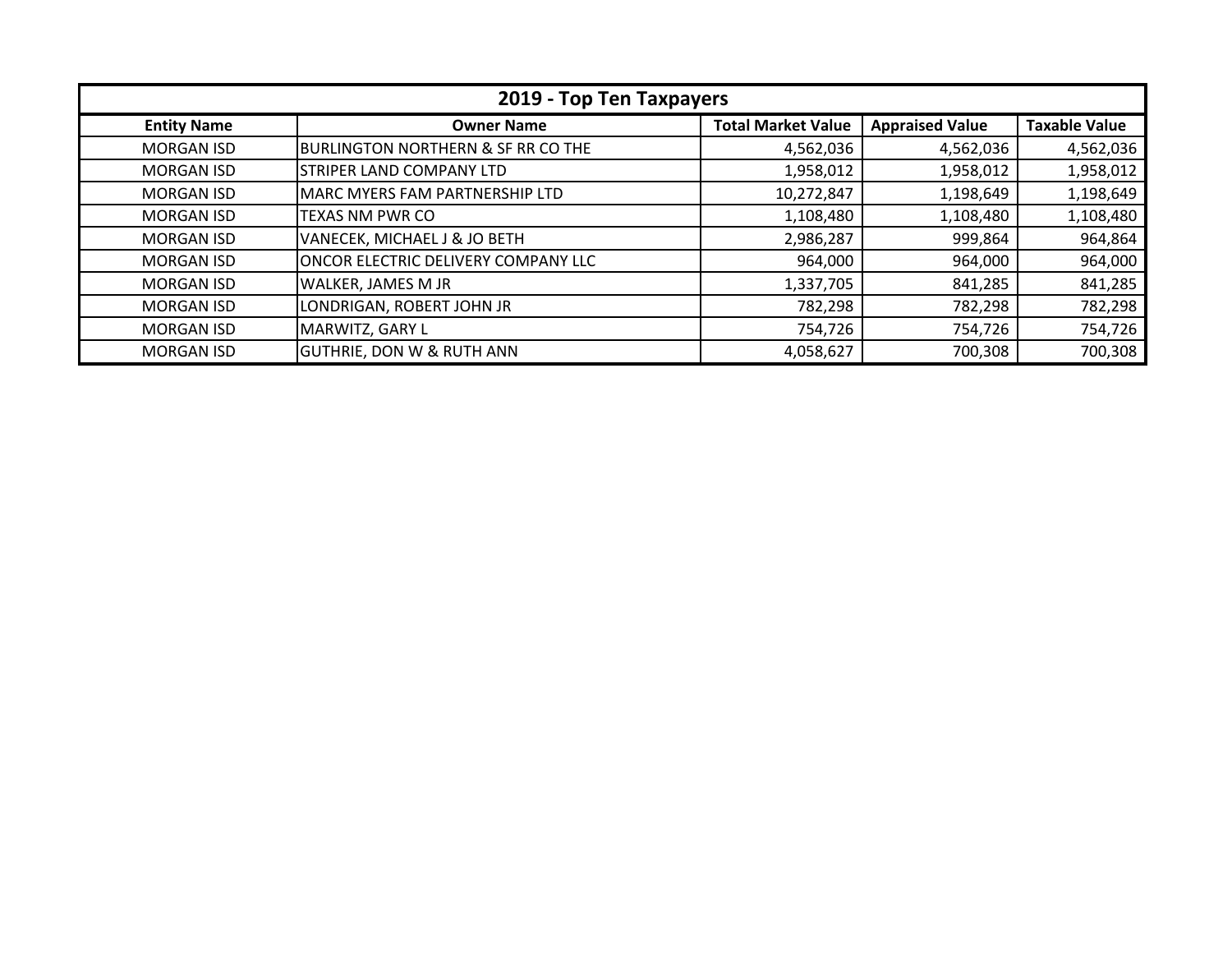| 2019 - Top Ten Taxpayers |                                               |                           |                        |                      |
|--------------------------|-----------------------------------------------|---------------------------|------------------------|----------------------|
| <b>Entity Name</b>       | <b>Owner Name</b>                             | <b>Total Market Value</b> | <b>Appraised Value</b> | <b>Taxable Value</b> |
| <b>VALLEY MILLS ISD</b>  | LHOIST NORTH AMERICA OF TEXAS, LTD            | 37,358,180                | 36,354,808             | 29,471,898           |
| <b>VALLEY MILLS ISD</b>  | <b>BURLINGTON NORTHERN &amp; SF RR CO THE</b> | 4,602,925                 | 4,602,925              | 4,602,925            |
| <b>VALLEY MILLS ISD</b>  | <b>TEXAS NM PWR CO</b>                        | 4,025,298                 | 4,025,298              | 4,025,298            |
| <b>VALLEY MILLS ISD</b>  | <b>BYFORD MACHINE TOOL INC</b>                | 3,403,616                 | 3,403,616              | 3,403,616            |
| <b>VALLEY MILLS ISD</b>  | CHEMICAL LIME INC SOUTHWEST PP                | 2,885,892                 | 2,885,892              | 2,885,892            |
| <b>VALLEY MILLS ISD</b>  | CHEMICAL LIME LTD                             | 2,163,457                 | 2,163,457              | 2,163,457            |
| <b>VALLEY MILLS ISD</b>  | PENSKE TRUCK LEASING CO, LP                   | 1,176,176                 | 1,176,176              | 1,176,176            |
| <b>VALLEY MILLS ISD</b>  | EVANS, CLIFFORD J & (LILLIAN)                 | 1,868,180                 | 1,037,044              | 1,002,044            |
| <b>VALLEY MILLS ISD</b>  | <b>BOYD, CHARLES L &amp; DONNA L TRUST</b>    | 2,049,323                 | 1,021,491              | 986,491              |
| <b>VALLEY MILLS ISD</b>  | LONE STAR TRANSMISSION                        | 969,570                   | 969,570                | 969,570              |